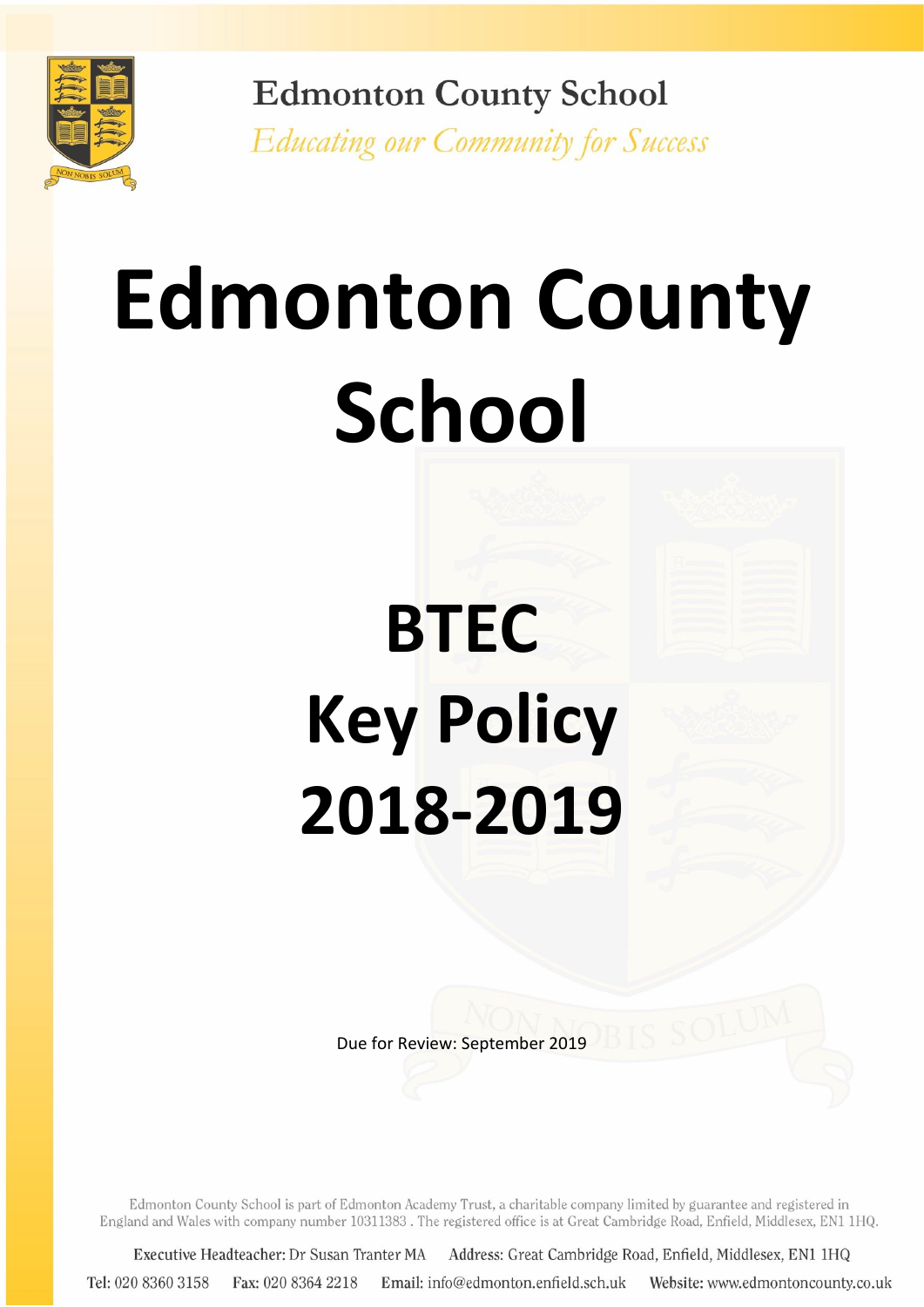# **Contents**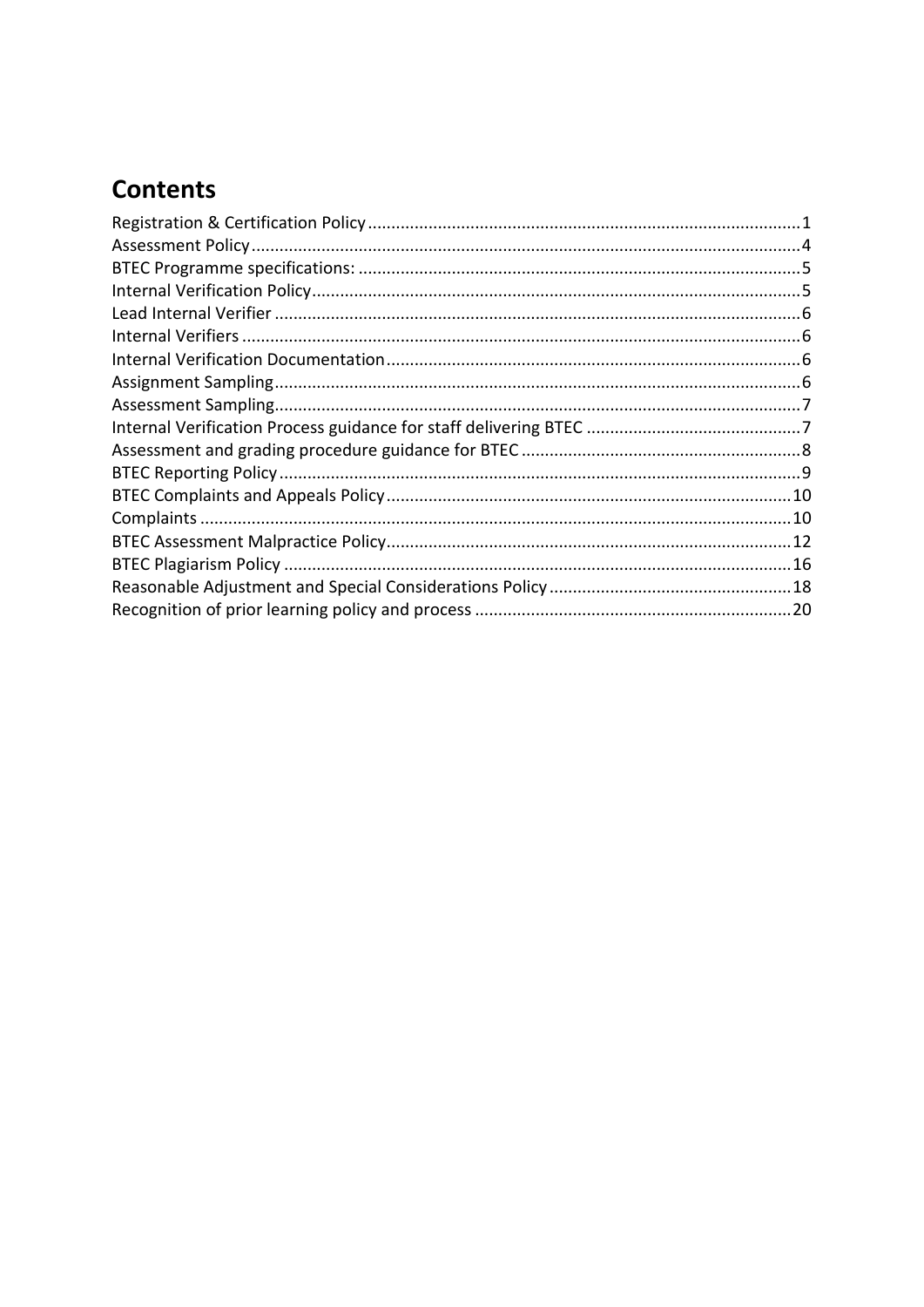# <span id="page-2-0"></span>**Registration & Certification Policy**

#### **Aims:**

- To register individual learners to the correct programme within agreed timescales.
- To ensure valid student certificates are claimed within the timescales specified by the awarding body.
- To construct a secure, accurate and accessible audit trail to ensure that student's registration and certification claims can be tracked to the certificate which is issued for each student.
- To claim valid learner certificates within agreed timescales.
- To construct a secure, accurate and accessible audit trail to ensure that individual learner registration and certification claims can be tracked to the certificate which is issued for each learner.

In order to do this, the centre will:

- Register each learner within the awarding body requirements. The Examinations Officer will send a memo to the Head of Department requesting BTEC Course details, Programme Number and QAN.
- Provide a mechanism for programme teams to check the accuracy of learner registrations. At the start of term Examinations Officer to send Head of Department set lists for checking with Programme Number and QAN. Head of Department to return with any amendments. Meeting held between Examinations Officer and Head of Department regarding checking of entries.
- Examinations Officer will register students on Edexcelonline by 1 November. Confirmation will be printed and distributed to Head of Departments.
- Make each learner aware of their registration status.
- Inform the awarding body of withdrawals, transfers or changes to learner details.
- Inform the awarding body where the school is able to apply for reasonable adjustments or special consideration for individual students.
- Ensure that certificate claims are timely and based solely on internally verified assessment records.
- Audit certificate claims made to the awarding body.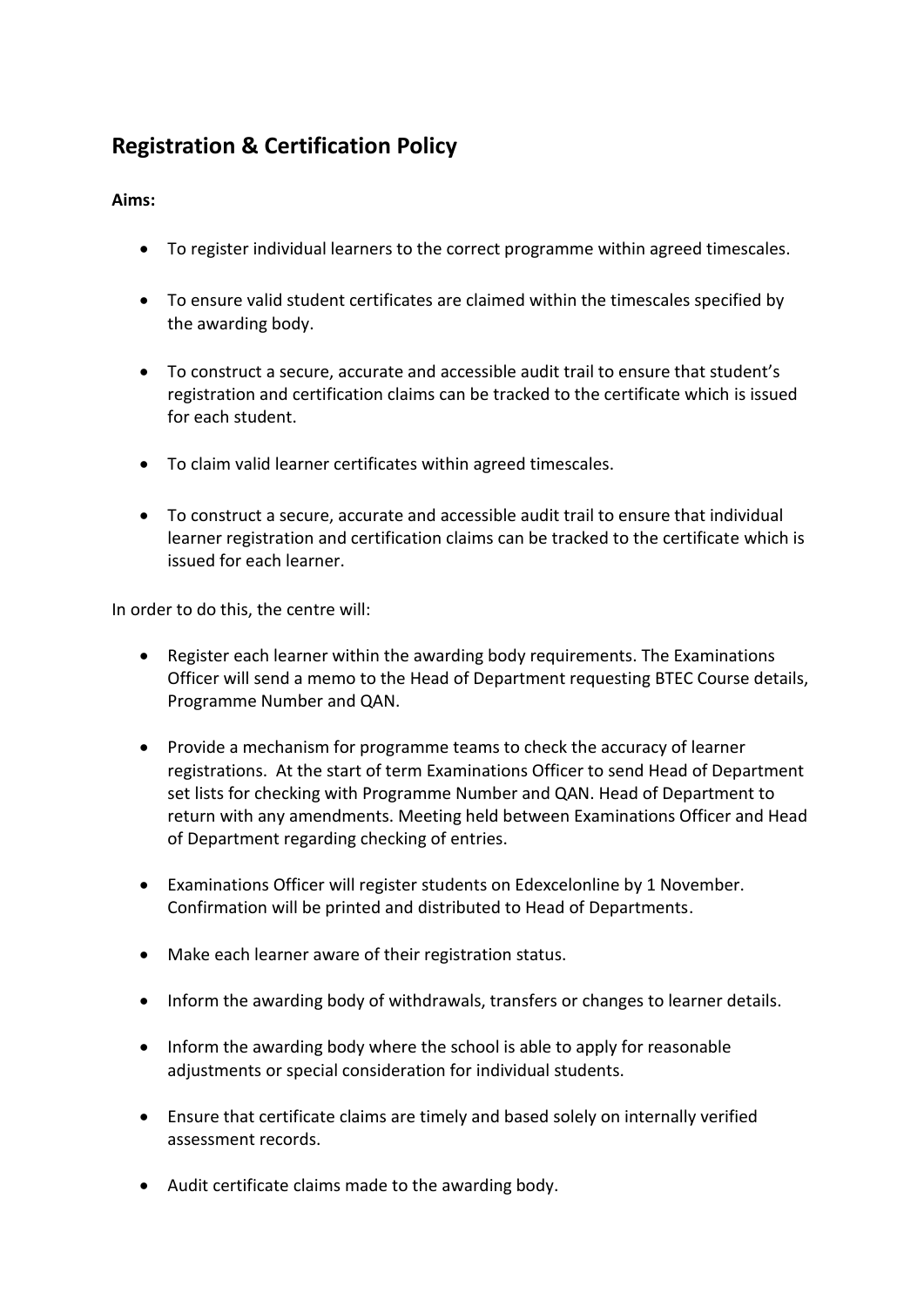- Audit the certificates received from the awarding body to ensure accuracy and completeness.
- Keep all records safely and securely for three years post certification.

#### **Procedures**

These procedures are in place to enable us to comply with the registration and certification requirements of Pearson and prevent inaccurate or false registrations, external assessment entries, or certification.

#### **Overall responsibilities**

- Exams Officer (EO): responsible for timely, accurate and valid registration, transfer, withdrawal and certificate claims for learners
- Programme Leader (PL): responsible for ensuring learner details held by Pearson are accurate and that an audit trail of learner attendance, assessment and achievement is accessible
- Lead Internal Verifier (LIV): responsible for ensuring that an audit trail of learner assessment and achievement is accessible and supports certification claims.
- Quality Nominee (QN): responsible for coordinating and monitoring registration and certification procedures within the Centre
- Senior Leadership (SL): responsible for ensuring registration and certification policy and procedures are regularly reviewed, disseminated to staff and overseeing the registration, transfer, withdrawal and certificate claims for learners to ensure that awarding body deadlines are met

#### **Registration procedure**:

- 1. Students should be enrolled on SIMS on the correct course/class within two weeks of starting Yr10 and Yr12.
- 2. At the start of September, PLs should draw down class lists, add Pearson's course code and sign that they are accurate before passing to EO and retaining a copy in the programme file.
- 3. EO to register learners with Pearson before end of October: ensuring correct course code is used.
- 4. During first week of November, PLs to check course registration lists for programmes using Edexcel Online (EOL) and send email to EO to confirm accuracy or notify any changes required. Retain copy of email in Programme File. QN will email out copies of all course registrations for checking. PL to confirm these registrations are correct with the QN.
- 5. EO to make any required changes and email PL to confirm once these have been made.
- 6. PL to print off copy of registration list, annotate with registration requirements for BTEC externally set assessments and pass to EO. Retain copy of document in Programme File.
- 7. EO to register learners for BTEC externally set assessments and provide PL with confirmation of this.
- 8. PL to check accuracy of BTEC externally set assessments registrations and send email to EO to confirm accuracy or notify any changes required. Retain copy of email in Programme File.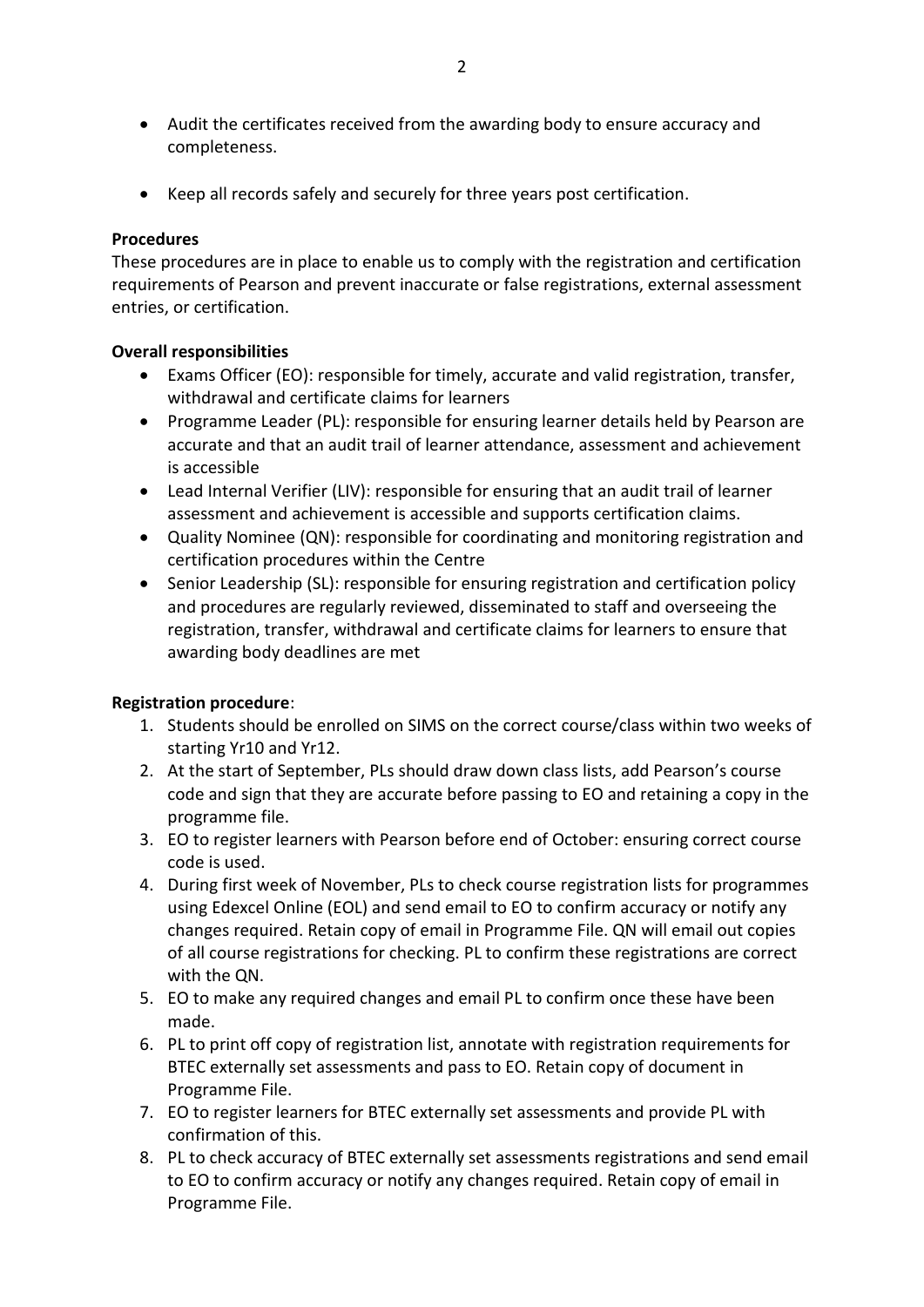- 9. New arrivals/late entries can be made within two weeks of starting or leaving the programme using the agreed procedures.
- 10. At end of November (or when in-year changes are made), PLs to advise learners of their BTEC registration number.
- 11. PLs to ensure attendance data is accurately maintained throughout the year using SIMS.

#### **Certification procedure:**

- 12. LIV to ensure assessment records support learner achievement before passing to EO.
- 13. PL sends Examinations Manager a spreadsheet of all unit results so claims can be made.
- 14. EO to submit certification claims via EOL.
- 15. PL to check accuracy of claims: once confirmed as accurate, pass to EO assessment records that need retaining for three-year period. Retain copies in Programme File
- 16. EO to check accuracy of certificates against assessment records once received: notify Pearson of any inaccuracies and recheck amended certificates on receipt.
- 17. EO to issue certificates to learners.

#### **Audit procedure**:

QN to review implementation of procedures at key points throughout each academic year for all active BTECs. Copy of reviews to be retained in Programme File.

#### **Discovery of inaccurate, early/late and fraudulent registrations and certifications procedure:**

Where any inaccurate, early/late and fraudulent registrations or certification claims are discovered, QN to escalate to Head of Centre (Headteacher) via SL link (Deputy Headteacher) and Head of Centre/ SM to instigate internal Malpractice procedures and report to Pearson.

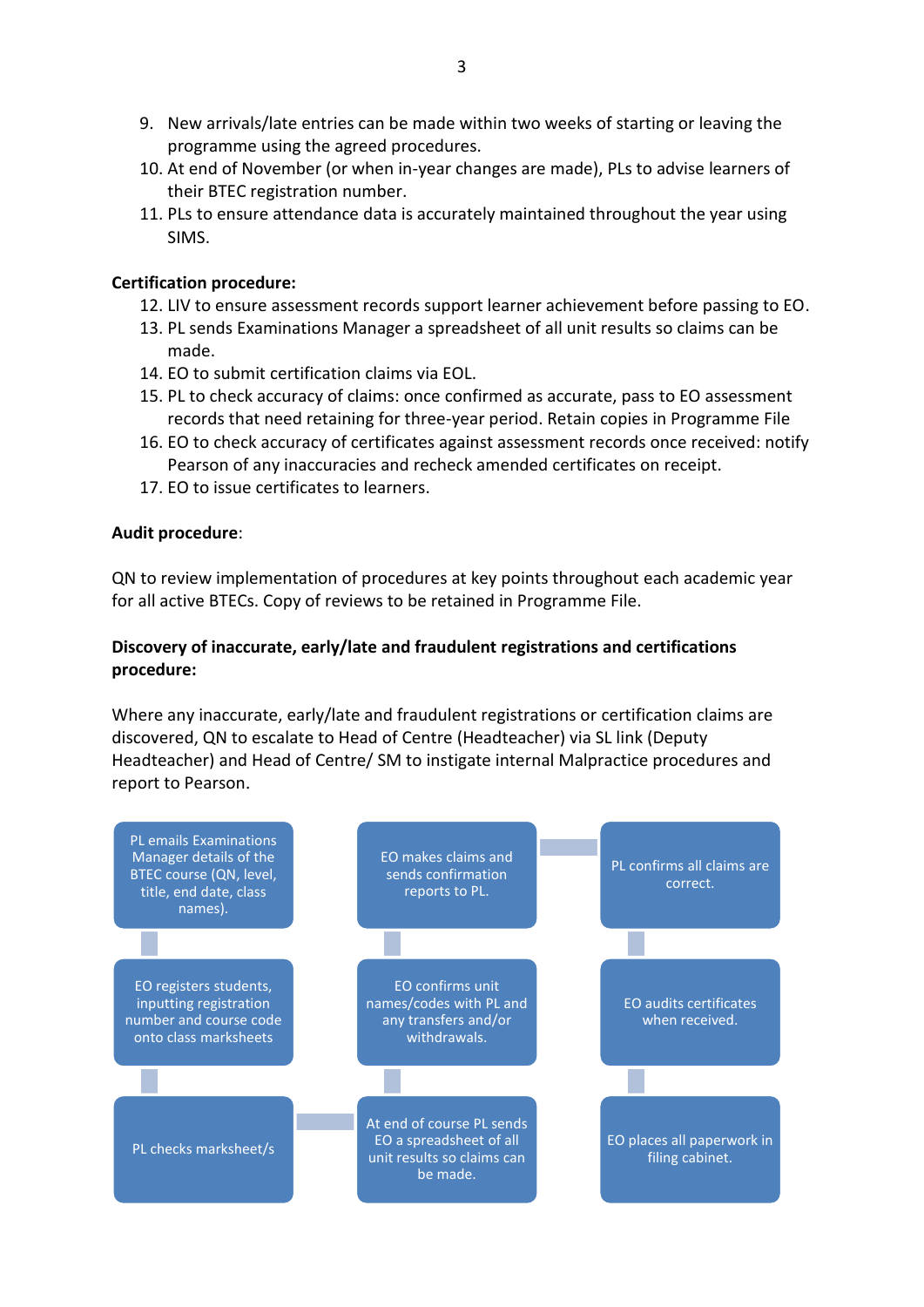# <span id="page-5-0"></span>**Assessment Policy**

#### **Aims:**

- To ensure that assessment methodology is valid, reliable and does not disadvantage or advantage any group of learners or individuals.
- To ensure that the assessment procedure is open, fair and free from bias and to national standards.
- To ensure that there is accurate and detailed recording of assessment decisions.

In order to do this, the centre will:

- Ensure that learners are provided with assignments that are fit for purpose, to enable them to produce appropriate evidence for assessment.
- Assess learner's evidence using only the published assessment and grading criteria.
- Ensure that assessment decisions are impartial, valid and reliable.
- Not limit or 'cap' learner achievement if work is submitted late.
- Develop assessment procedures that will minimise the opportunity for malpractice.
- Maintain accurate and detailed records of assessment decisions.
- Maintain a robust and rigorous internal verification procedure.
- Annually provide samples for National Standards Sampling as required by the awarding body.
- Monitor NSS reports and undertake any remedial action required.
- Share good assessment practice between all BTEC programme teams.
- Ensure that BTEC assessment methodology and the role of the assessor are understood by all BTEC staff.
- Provide resources to ensure that assessment can be performed accurately and appropriately.
- Ensure learner work is retained until 12 weeks after certification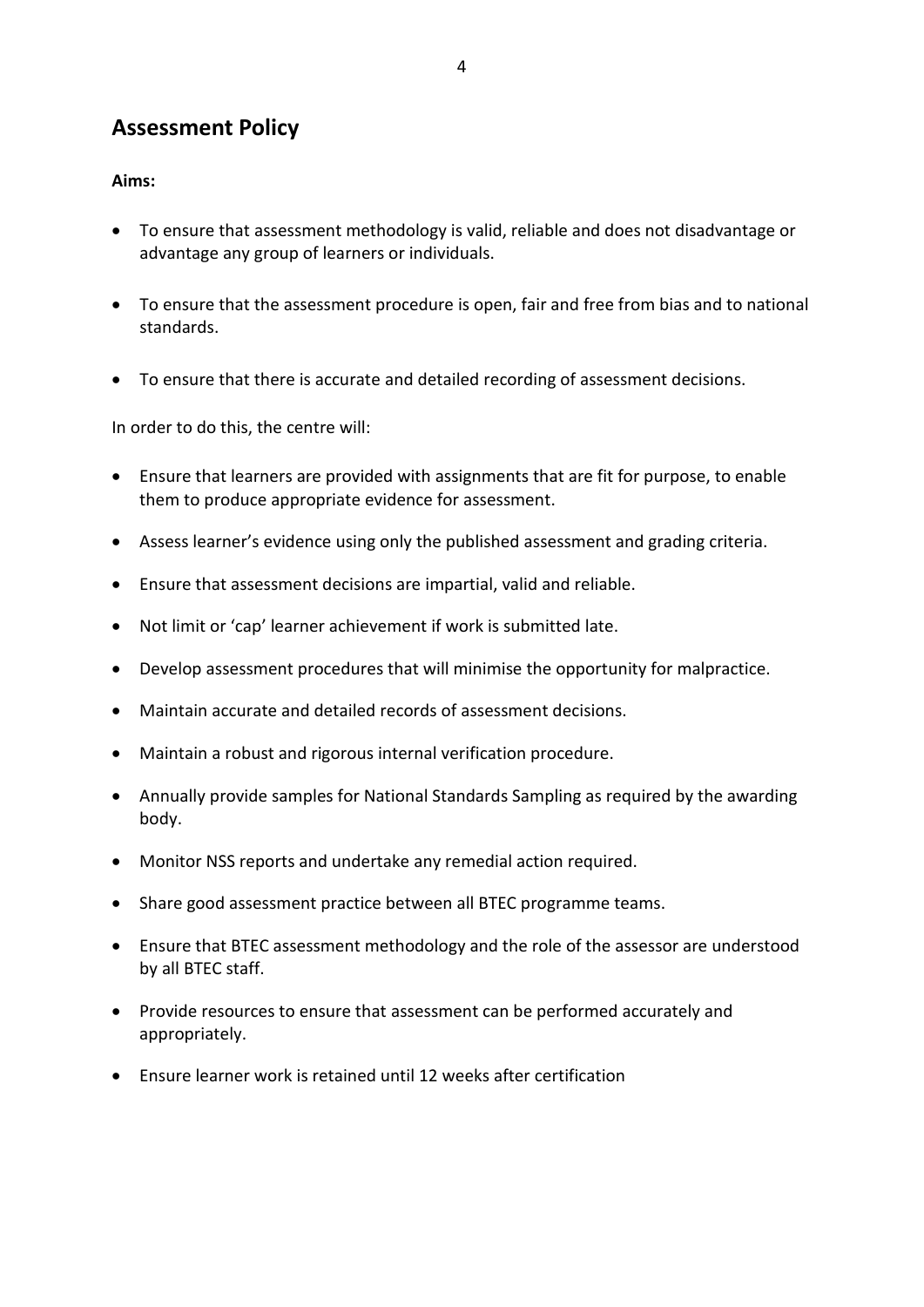# <span id="page-6-0"></span>**BTEC Programme specifications:**

These provide guidance on assessment for each BTEC qualification. All staff teaching on BTEC programmes should have access to the relevant specification. They are published on the Edexcel website.

# <span id="page-6-1"></span>**Internal Verification Policy**

#### **Aims:**

- To ensure that there is an accredited lead internal verifier in each principal subject area.
- To ensure that IV is valid, reliable and covers all assessors and programme activity.
- To ensure that the IV procedure is open, fair and free from bias.
- To ensure that there is accurate and detailed recording of IV decisions.

In order to do this, the centre will:

- Ensure a lead internal verifier for each principal subject area is accredited by Edexcel via the successful completion of an online standardisation exercise.
- Ensure each lead internal verifier oversees effective internal verification systems within each principle subject area.
- Ensure that all centre assessment instruments are verified as fit for purpose.
- Verify an appropriately structured sample of assessor work from all programmes, sites and teams, to ensure centre programmes conform to national standards.
- Plan an annual internal verification schedule, linked to assignment plans.
- Define, maintain, and support effective internal verification roles.
- Ensure that identified staff will maintain secure records of all internal verification activity.
- Brief and train staff of the requirements for current internal verification procedures.
- Promote internal verification as a developmental process between staff.
- Provide standardised IV documentation.
- Use the outcome of internal verification to enhance future assessment practice.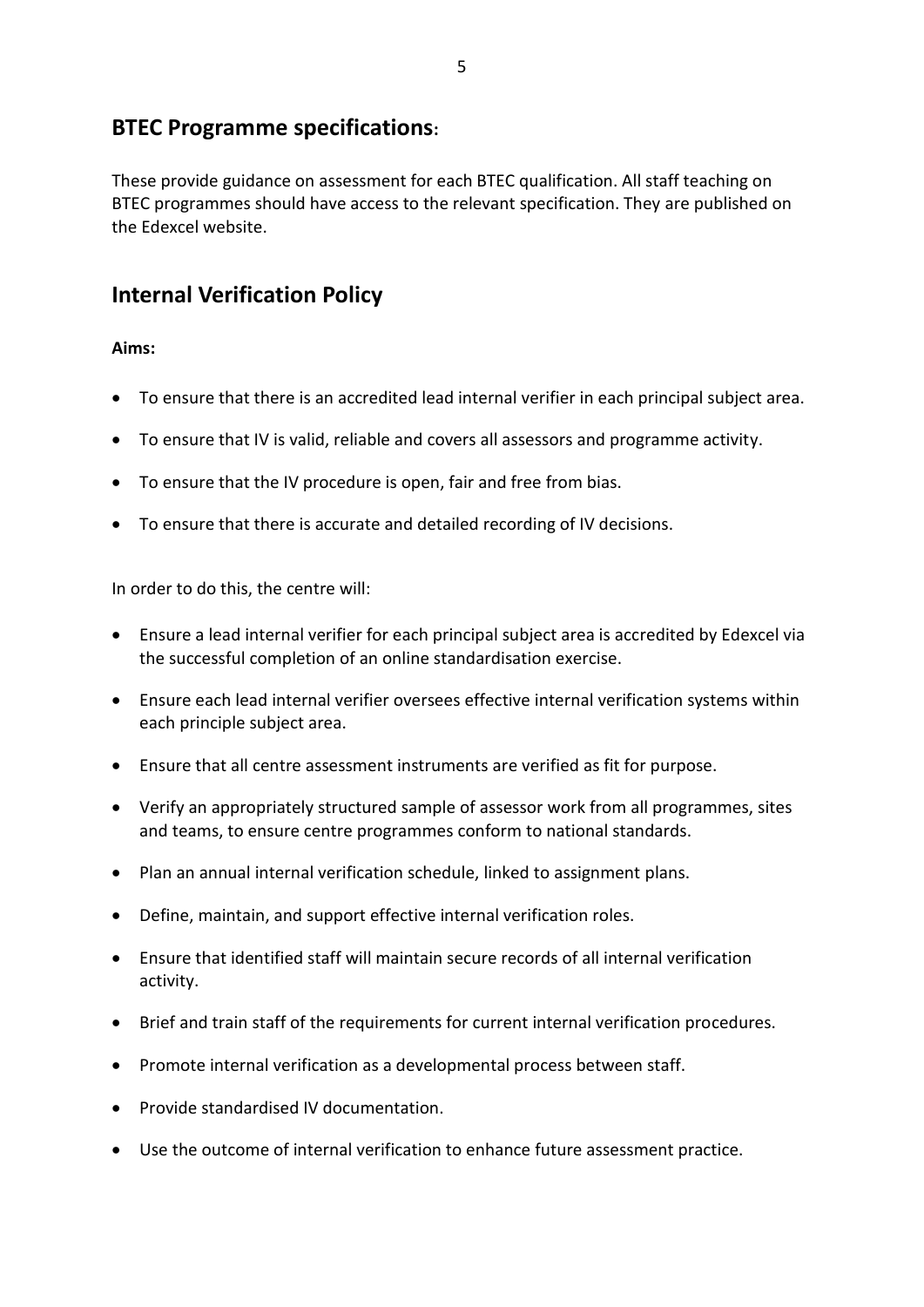6

# <span id="page-7-0"></span>**Lead Internal Verifier**

- Is usually the programme leader in the principal subject area
- Monitors and coordinates the internal verification process for each principal subject area
- Registers details and accesses standardisation exercises on Edexcel Online to use with the assessment team
- Completes and submits the standardisation exercise during a live window to gain accredited status, is registered through OSCA2 and confirms registration annually.

# <span id="page-7-1"></span>**Internal Verifiers**

- Ideally, the internal verifier should have two areas of experience:
- Knowledge and understanding of the BTEC programme area or sector
- Experience of BTEC assessment requirements.
- The internal verifier cannot internally verify their own assignment briefs or their own assessment decisions. The internal verifier should be one of the assessors on the team but if in a department there are insufficient members then either someone with subject expertise OR someone familiar with BTEC assessment requirements will fulfil the role.
- In the event of there being insufficient suitably skilled staff within the school to fulfil the roles it may be necessary to outsource the internal verification function from a companion school/college which is delivering and assessing a BTEC from the same sector.
- The time required to carry out internal verification will be acknowledged and arrangements made to ensure that time is made available to carry out this role.
- In order to ensure standardisation of procedures a Centre Internal Verification Guidance booklet is available for staff for verification of both assignments and assessment decisions.

# <span id="page-7-2"></span>**Internal Verification Documentation**

- Internal Verifiers will use standardised forms for all verification; copies of these are available in the Centre Internal Verification Guidance booklet.
- Once completed these will be kept securely in the relevant principal subject area.
- Records related to assessment decisions will be kept for three years after certification.

# <span id="page-7-3"></span>**Assignment Sampling**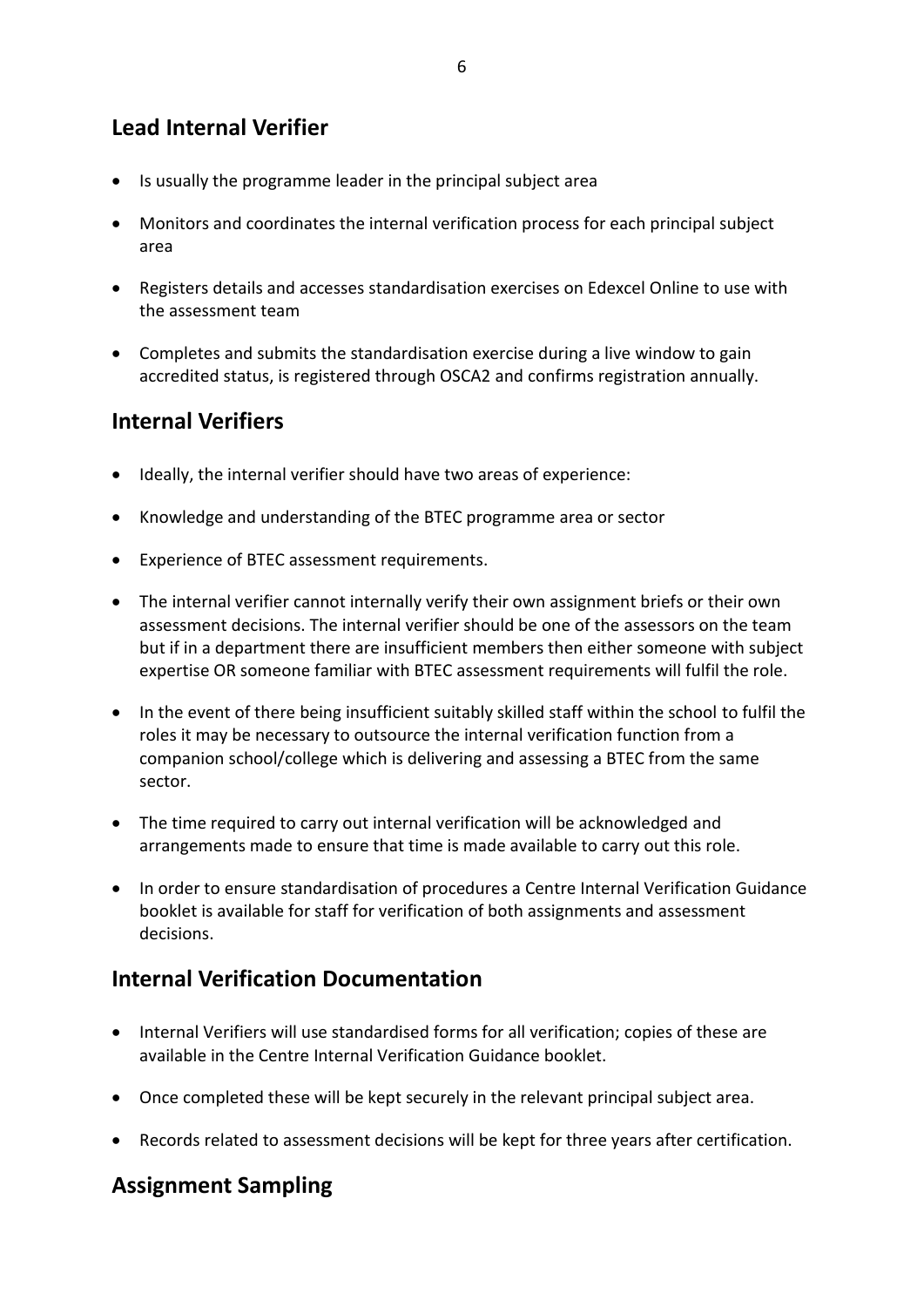All assignment briefs need to be internally verified as fit for purpose BEFORE they are issued to learners.

# <span id="page-8-0"></span>**Assessment Sampling**

- During the course of the programme, every assessor, every unit and work from every assignment should be sampled. The sample will be constructed in a way that assures the entire assessment process rigorously. The sample will take account of:
	- o **the full range of assessment decisions made:** work meeting distinction criteria, merit criteria, pass criteria, and no criteria, should all be included in the sample if possible
	- o **the experience of the assessor:** new or inexperienced assessors should have more work internally verified than an experienced assessor
	- o **new BTEC programmes:** when a unit or programme is first introduced, the sample should be increased
	- o **the size of the group of learners:** there is a difference to sampling a group of 6 learners to sampling a group of 160 learners
	- $\circ$  issues with internal verification identified at previous external quality assurance or Quality Review and Development activity which may increase the sample size

# <span id="page-8-1"></span>**Internal Verification Process guidance for staff delivering BTEC**

- Ensure that the assignment brief has been internally verified (IV) before it is issued to learners. (Refer to Edexcel Centre Guidance To Internal Verification).
- If assignment has been IV and is fit for purpose issue to learners.
- Teacher responsible for teaching the assignment should make a summative assessment once work has been handed in for final marking at assignment deadline.
- After marking of assignments, an adequate sample of a range of ability of learners work should be IV by another member of the teaching team familiar with the subject and BTEC course.
- The reviewer should use a copy of the BTEC assessment internal verification form to internally verify the assessment decisions of the assessor. (See pg 5 of Edexcel Centre Guidance to Internal Verification 2010-11)
- IV work should then be handed back to the assessor and if necessary any remedial work should be carried out.
- The IV work should then be signed off by the assessor and the internal verifier and a copy of the form stored in the subject IV file.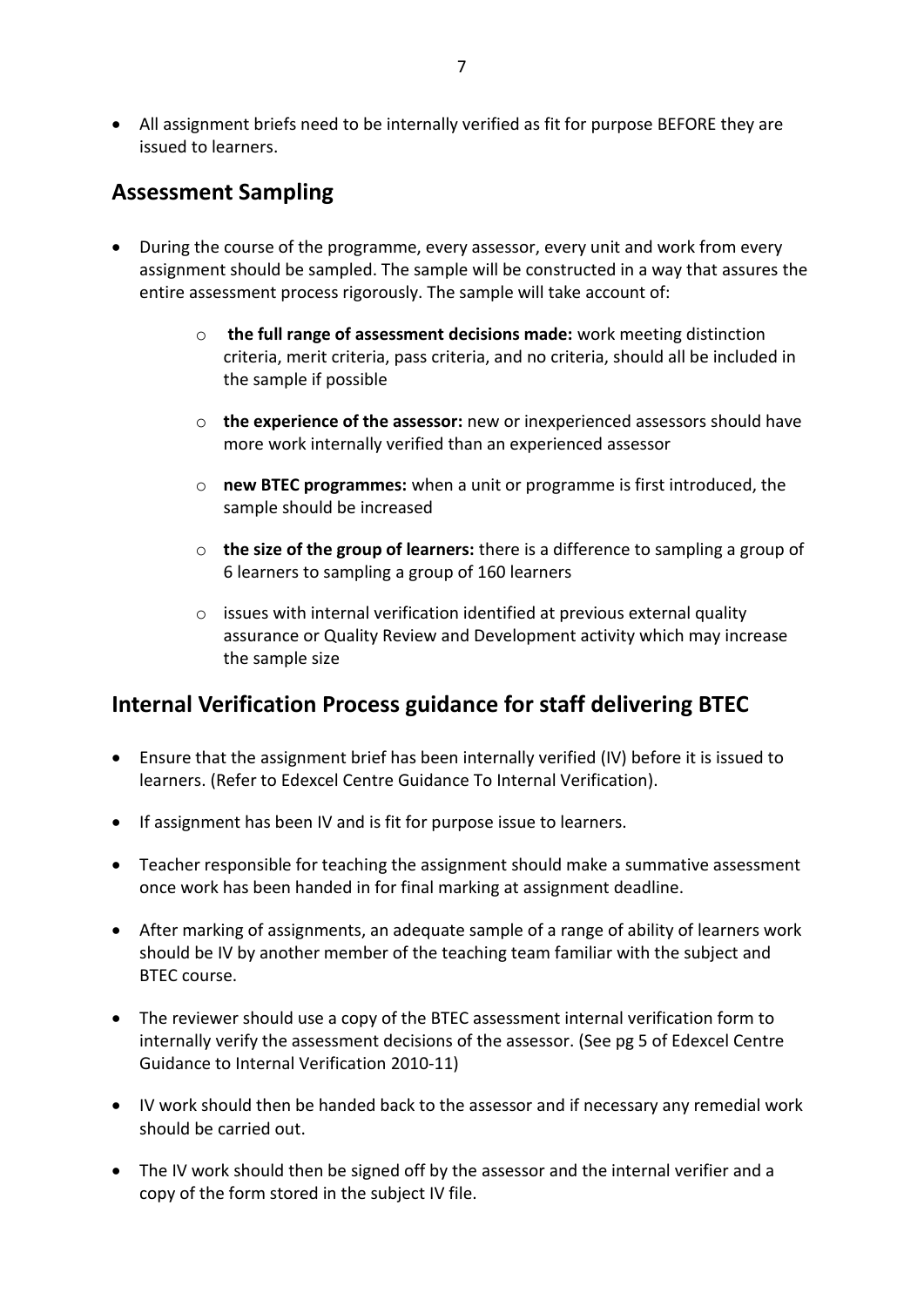# <span id="page-9-0"></span>**Assessment and grading procedure guidance for BTEC**

- Assessment of pupils work should be on going throughout the course and formative feedback given to learners during the completion of an assignment. Formative feedback given to the learner showing what has been achieved and what is required for further success during completion of the assignment.
- Formative feedback given should be recorded on the formative feedback sheet.
- Assessment can take many forms and may include observations by the assessor and other witnesses. Evidence must be recorded on the appropriate observation or witness forms and signed by both the witness and the learner and put in the learner's portfolio of work as evidence of skills met.
- Work should be handed in at the deadline set for the assignment and the assessor undertakes summative assessment at the agreed date on the IV schedule (See departmental IV schedule).
- Summative assessment and feedback should be recorded on the learners SRF. It should inform the learner of successful learning and the need for further study or further evidence.
- A sample of learners work should be taken for the purpose of internal verification of assessment. Assessment decisions are reviewed by IV and the date of completion recorded on the IV departmental schedule. The IV completes the assessment IV form and if IV confirms the decision of the assessment by the assessor then formative assessment is given back to the learner.
- If IV disagrees with the decision made by the assessor then feedback should be given via the IV form and remedial action should be taken by the assessor and then rechecked by the IV before final summative assessment decision can be given to the learner.
- All completed IV forms should be stored in the departmental IV file.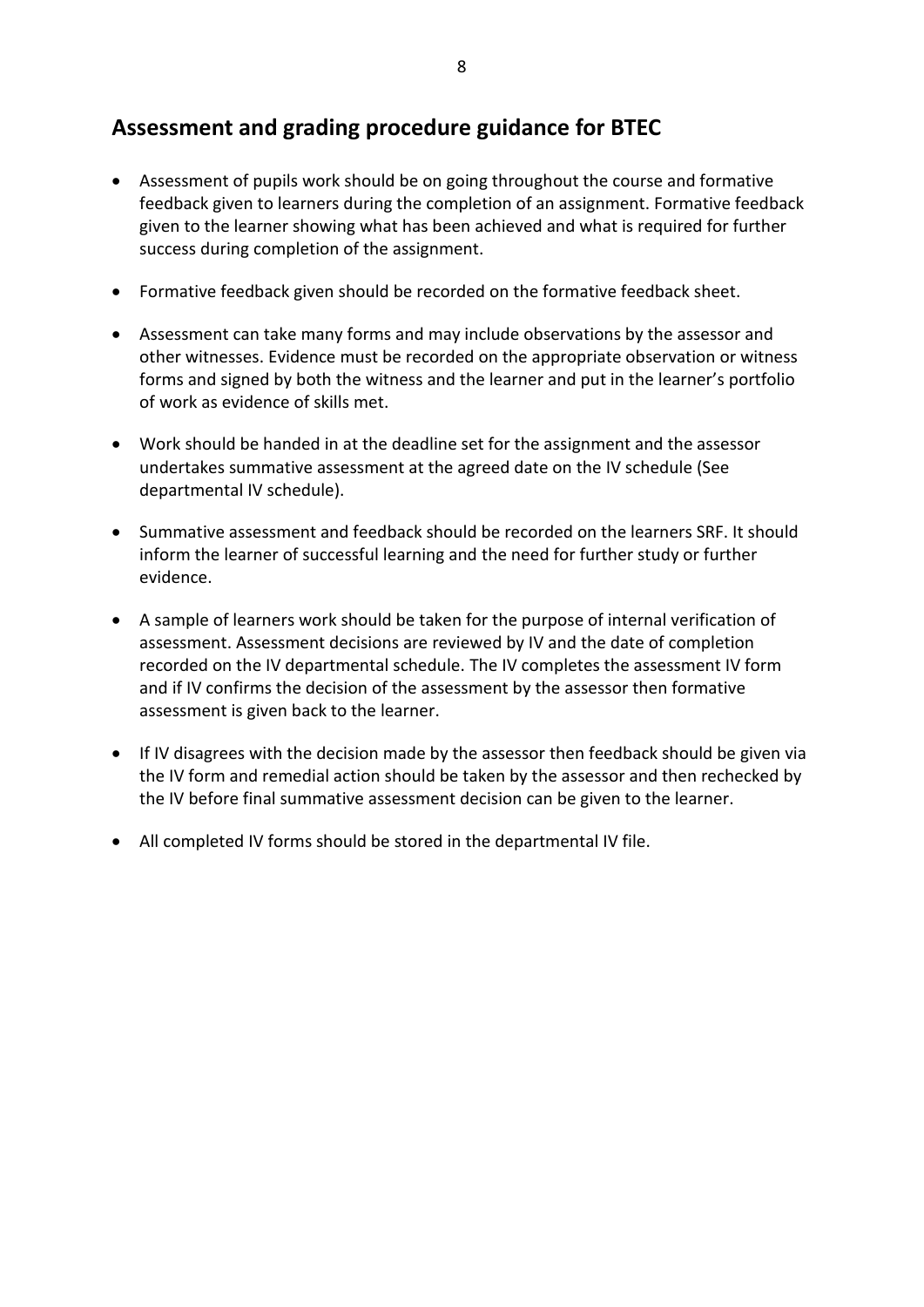# <span id="page-10-0"></span>**BTEC Reporting Policy**

In accordance with the school assessment and reporting policy, teachers complete "working at grades" onto the school data system. Teachers also input a predicted grade for the end of the course, based on their records of student achievement in assignments.

Where assignments are completed sequentially, the grades entered should reflect the grades achieved. Where assignments are not completed sequentially, the grades entered reflect the teachers' best professional judgement, based on the work completed in open assignments.

The teachers also provide feedback on the student's attitude to work and progress since the last report. This is done through the school's annual data collection system.

#### **Reporting to parents**

Parents have the opportunity to discuss pupil progress at the annual parents evening. Both parents and teaching staff can request a progress review at any other time should they require it. Three or four Profiles (depending on year group) will be produced giving a summary report of the academic year.

#### **Reporting to students**

Students should receive feedback on their performance in each assignment when it is assessed as a completed piece of work. They should also receive regular feedback indicating current levels of achievement when their work is marked formatively.

#### **Reporting final results**

Students are informed about their final grades on school results day, in August. Teachers should not give the impression to students that BTEC results are finalised until the confirmation of award is received from the awarding body.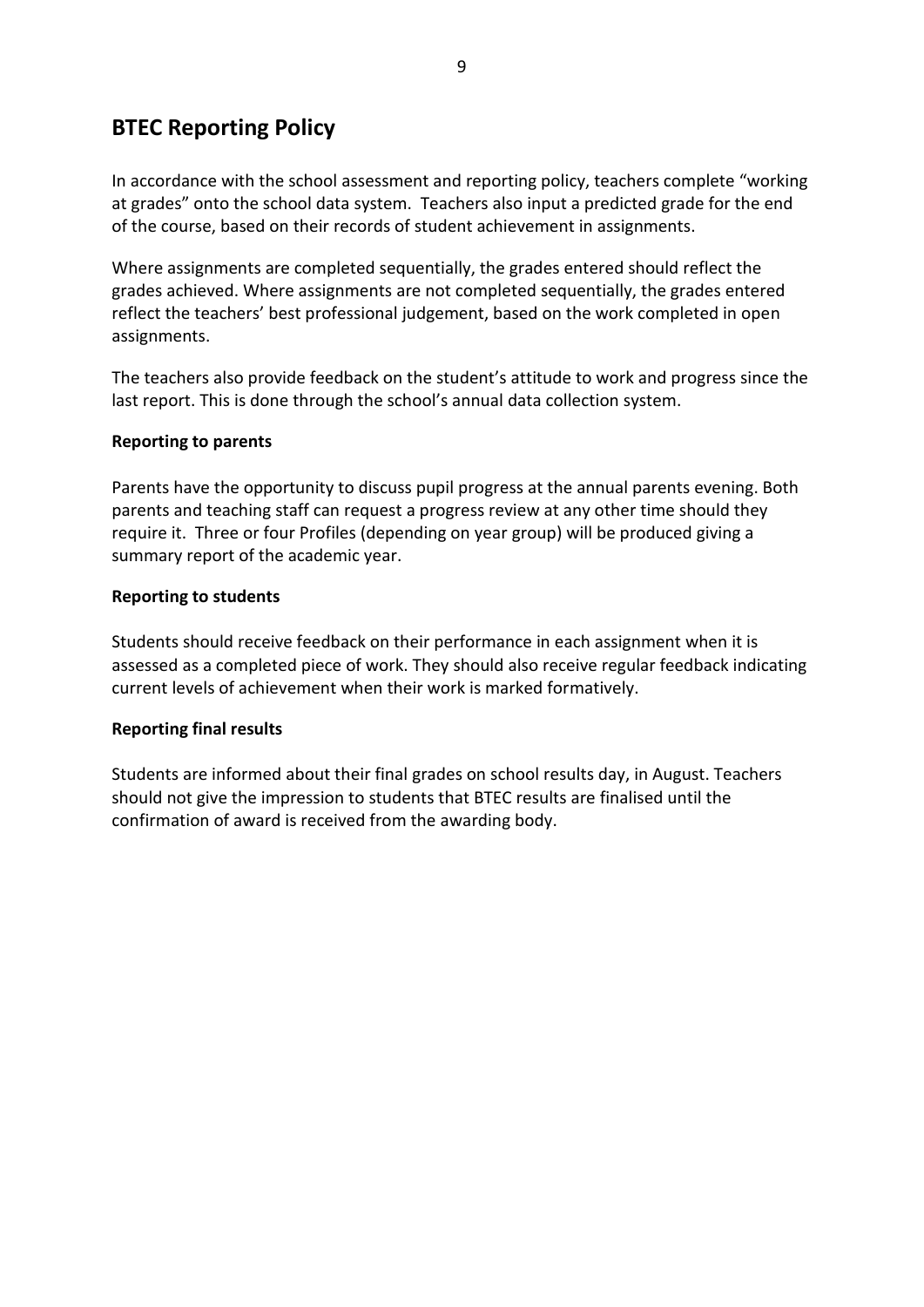# <span id="page-11-0"></span>**BTEC Complaints and Appeals Policy**

#### <span id="page-11-1"></span>**Complaints**

If a student or parent wishes to make a complaint about any aspect of the examinations system at Edmonton County School they should follow the school's General Complaints Procedure. The first point of contact should be the Examinations Manager, unless the complaint concerns the Examinations Manager, in which case they should contact the Deputy Headteacher with responsibility for Examinations.

#### **Appeals against internal assessment**

Edmonton County School is committed to ensuring that whenever its staff mark candidates' controlled assessment/coursework this is done fairly, consistently and in accordance with the awarding body's specification and subject-specific associated documents.

Candidates' work will be marked by staff who have appropriate knowledge, understanding and skill, and who have been trained in this activity. Edmonton County School is committed to ensuring that work produced by candidates is authenticated in line with the requirements of the awarding body. Where a number of subject teachers are involved in marking candidates' work, internal moderation and standardisation will ensure consistency of marking.

If a candidate believes that this may not have happened in relation to his/her work, he/she may make use of this appeals procedure.

#### **N.B: an appeal may only be made against the assessment process and not against the mark submitted to the awarding body.**

- 1. Appeals should be made as early as possible, and no later than two weeks before the last timetabled examination in the series (e.g. the last GCSE written paper in the June GCSE examination series).
- 2. Appeals **must** be made in writing by the candidate's parent/carer to the examinations officer.
- 3. The head of centre will appoint a senior member of staff, i.e. an Assistant Headteacher or a Deputy Headteacher, to conduct the investigation. The senior member of staff will not have had any involvement in the internal assessment process for that subject.
- 4. The purpose of the appeal will be to decide whether the process used for internal assessment conformed to the awarding body's specification and subject-specific associated documents.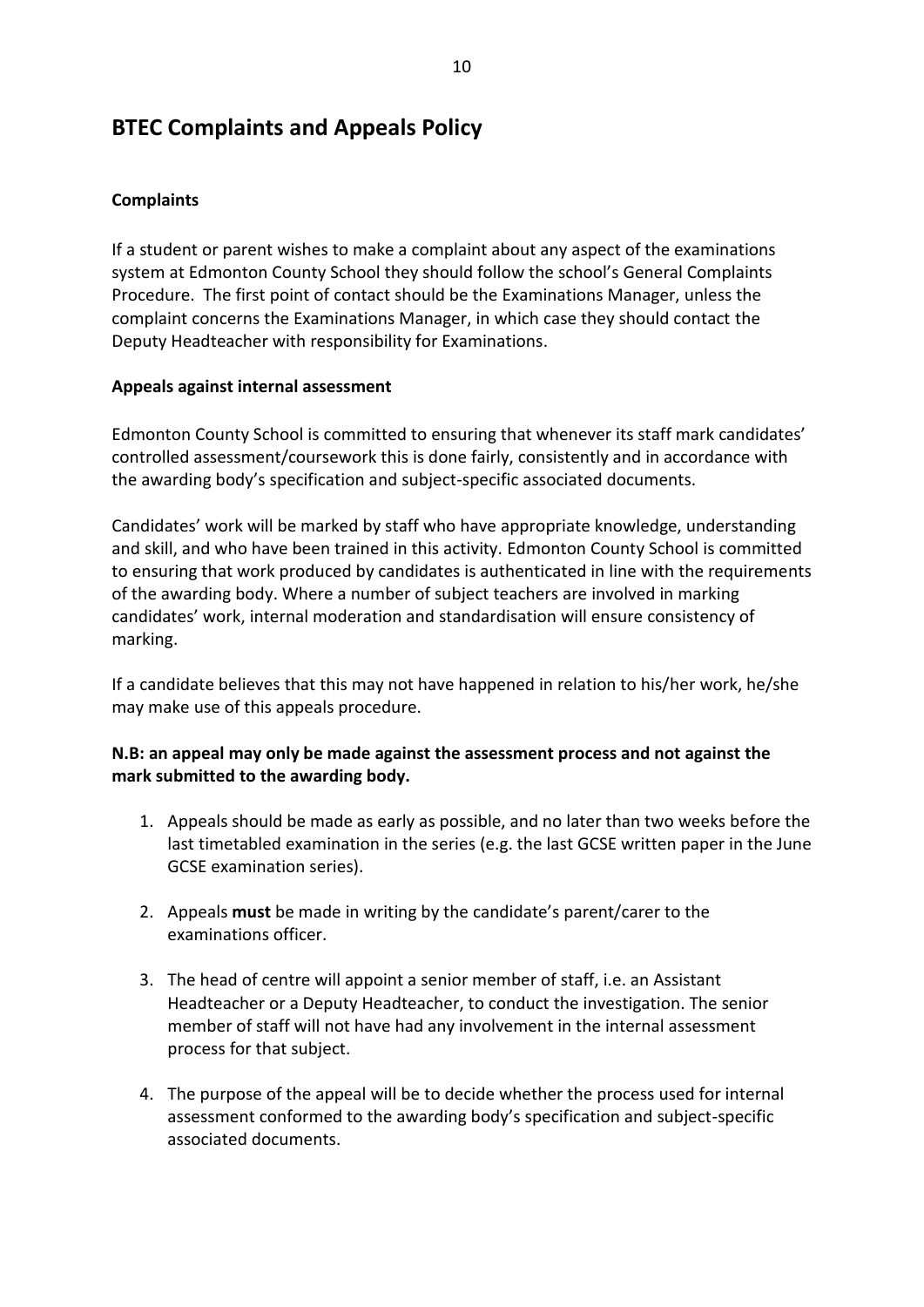- 5. The appellant will be informed in writing of the outcome of the appeal, including any relevant correspondence with the awarding body, and any changes made to internal assessment procedures.
- 6. The outcome of the appeal will be made known to the Headteacher and will be logged as a complaint. A written record will be kept and made available to the awarding body upon request. Should the appeal bring any irregularity in procedures to light, the awarding body will be informed.

After candidates' work has been internally assessed, it is moderated by the awarding body to ensure consistency in marking between centres. The moderation process may lead to mark changes. This process is outside the control of Edmonton County School and is not covered by this procedure.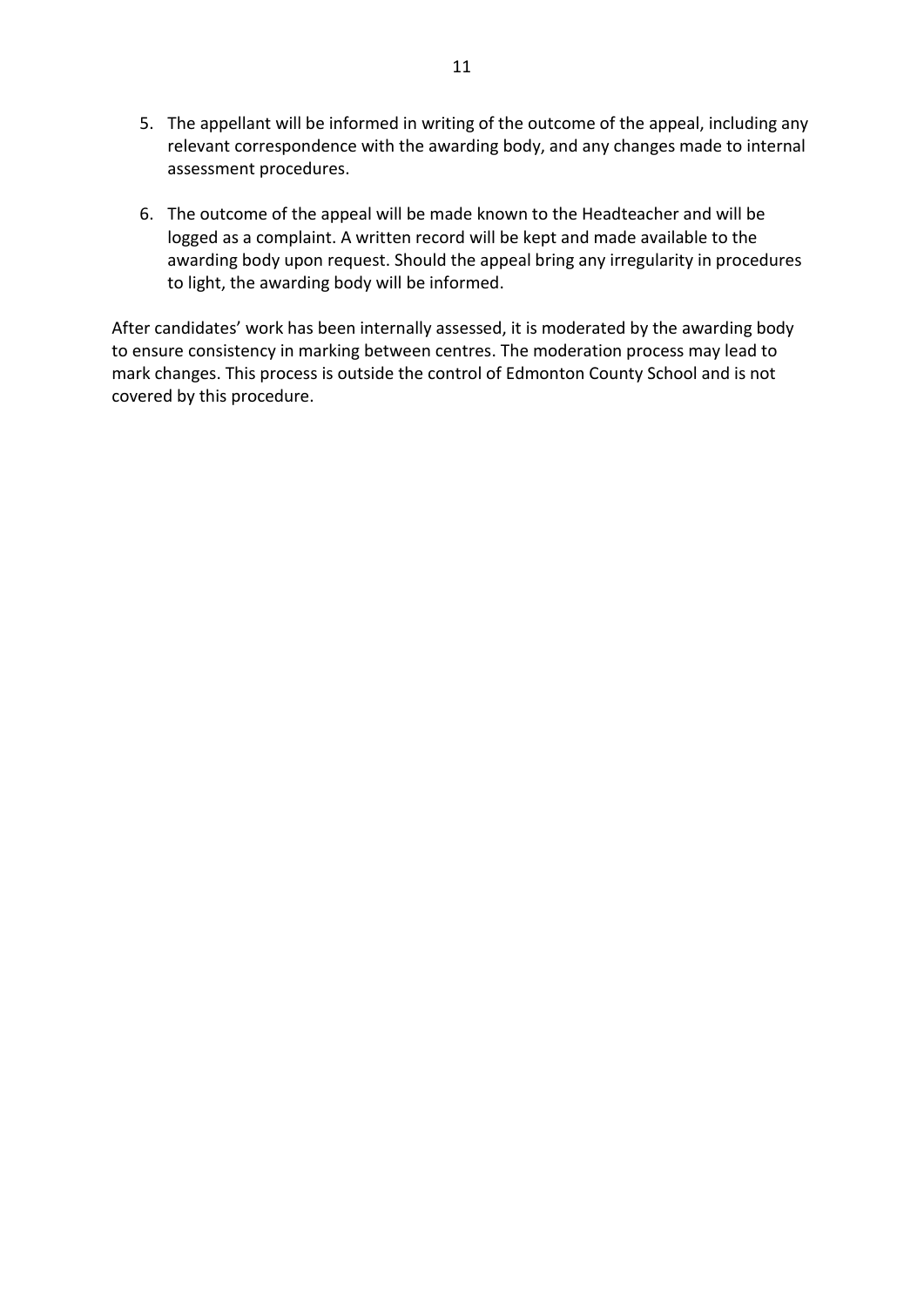# <span id="page-13-0"></span>**BTEC Assessment Malpractice Policy**

#### **Aims:**

- To identify and minimise the risk of malpractice by staff or learners.
- To respond to any incident of alleged malpractice promptly and objectively.
- To standardise and record any investigation of malpractice to ensure openness and fairness.
- To impose appropriate penalties and/or sanctions on learners or staff where incidents (or attempted incidents) of malpractice are proven.
- To protect the integrity of this centre and BTEC qualifications.

In order to do this, the centre will:

- Seek to avoid potential malpractice by using the induction period and the student handbook to inform learners of the centre's policy on malpractice and the penalties for attempted and actual incidents of malpractice.
- Show learners the appropriate formats to record cited texts and other materials or information sources.
- Ask learners to declare that their work is their own.
- Ask learners to provide evidence that they have interpreted and synthesised appropriate information and acknowledged any sources used.
- Conduct an investigation in a form commensurate with the nature of the malpractice allegation. Such an investigation will be supported by the Headteacher and all personnel linked to the allegation. It will proceed through the following stages:
	- 1. Investigation by Tutor and Lead IV
	- 2. Investigation by Quality Nominee
	- 3. Investigation by the Headteacher, if required.
- Make the individual fully aware at the earliest opportunity of the nature of the alleged malpractice and of the possible consequences should malpractice be proven.
- Give the individual the opportunity to respond to the allegations made.
- Inform the individual of the avenues for appealing against any judgment made.
- Document all stages of any investigation.
- Where malpractice is proven, this centre will apply the following penalties / sanctions:
	- 1. Repeat work involved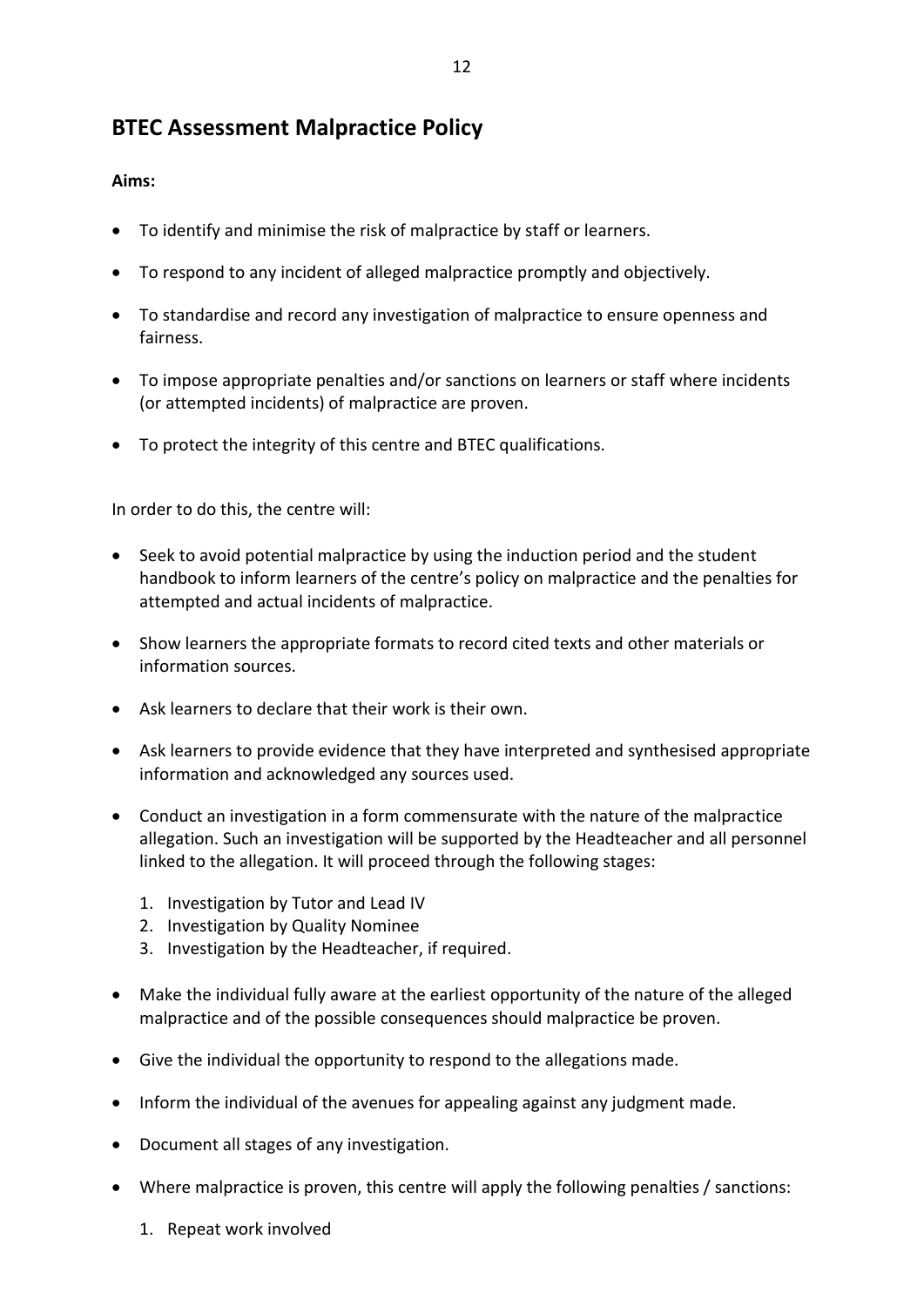- 2. Remark of previous units with regard to investigating previous malpractice
- 3. Repeat of all work/removal from course

#### **Definition of malpractice by learners:**

- Plagiarism of any nature
- Collusion by working collaboratively with other learners to produce work that is submitted as individual learner work
- Copying (including the use of ICT to aid copying)
- Deliberate destruction of another's work
- Fabrication of results or evidence
- False declaration of authenticity in relation to the contents of a portfolio or coursework
- Impersonation by pretending to be someone else in order to produce the work for another or arranging for another to take one's place in an assessment/examination/test.

This above list is not exhaustive and other instances of malpractice may be considered by this centre at its discretion.

#### **Learner Malpractice Procedure**

If an individual is suspected of malpractice, the individual will be informed and the allegations will be explained. The individual will have the opportunity to give their side of the story before any final decision is made. If the individual accepts that malpractice has occurred, he/she will be given the opportunity to repeat the assignment. If found guilty of malpractice following an investigation, the teacher may decide to re-mark previous assignments and these could also be rejected if similar concerns are identified.

If an individual is suspected of malpractice during an examination, the individual will be informed and the allegations will be explained. The individual will have the opportunity to give their side of the story before any final decision is made. If the individual is found guilty of malpractice a full written report of the case will be submitted to the relevant awarding body using Form JCQ/M1 as the basis of the report. It is unlikely that the individual will have the opportunity to repeat the examination.

#### **Definition of malpractice by centre staff:**

- Improper assistance to candidates
- Inventing or changing marks for internally assessed work (coursework or portfolio evidence) where there is insufficient evidence of the candidates' achievement to
- justify the marks given or assessment decisions made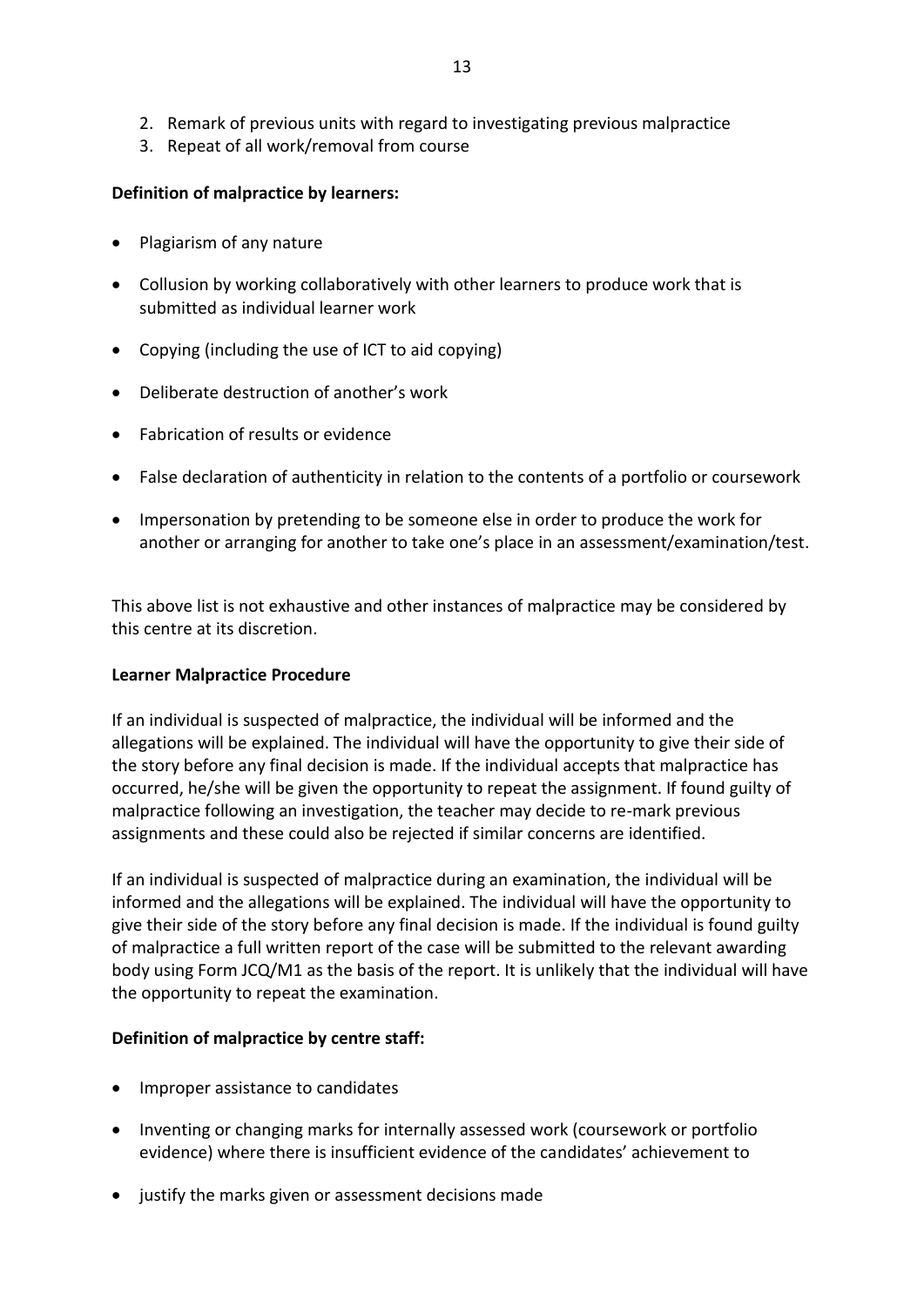- **•** Fraudulent claims for certificates
- Inappropriate retention of certificates
- Assisting learners in the production of work for assessment, where the support has the potential to influence the outcomes of assessment, for example where the assistance involves centre staff producing work for the learner
- Producing falsified witness statements, for example for evidence the learner has not generated
- Allowing evidence, which is known by the staff member not to be the learner's own, to be included in a learner's assignment/task/portfolio/coursework
- Facilitating and allowing impersonation
- Misusing the conditions for special learner requirements, for example where learners are permitted support, such as an amanuensis, this is permissible up to the point where the support has the potential to influence the outcome of the assessment
- Falsifying records/certificates, for example by alteration, substitution, or by fraud
- Fraudulent certificate claims, that is claiming for a certificate prior to the learner completing all the requirements of assessment.

The above list is not exhaustive and other instances of malpractice may be considered by this centre at its discretion.

#### **Staff Malpractice Procedure**

The Head of Centre will monitor and report potential malpractice by invigilators and centre staff to the awarding body as soon as possible. The initial investigation will be carried out within ten working days and, if necessary, it will be delegated to a senior member of staff who is independent and not connected to the department or the candidate suspected of the malpractice; the Head of Centre will retain overall responsibility. The investigation will involve establishing the full facts and circumstances of any alleged malpractice. It should not be assumed that because an allegation has been made, it is true. Where appropriate, the staff member concerned and any potential witnesses will be interviewed and their version of events recorded on paper.

#### **Staff Malpractice Sanctions**

Where a member of staff is found guilty of malpractice, Edmonton County School may impose the following sanctions:

1) Written warning: Issue the member of staff with a written warning stating that if the offence is repeated within a set period of time, further specified sanctions will be applied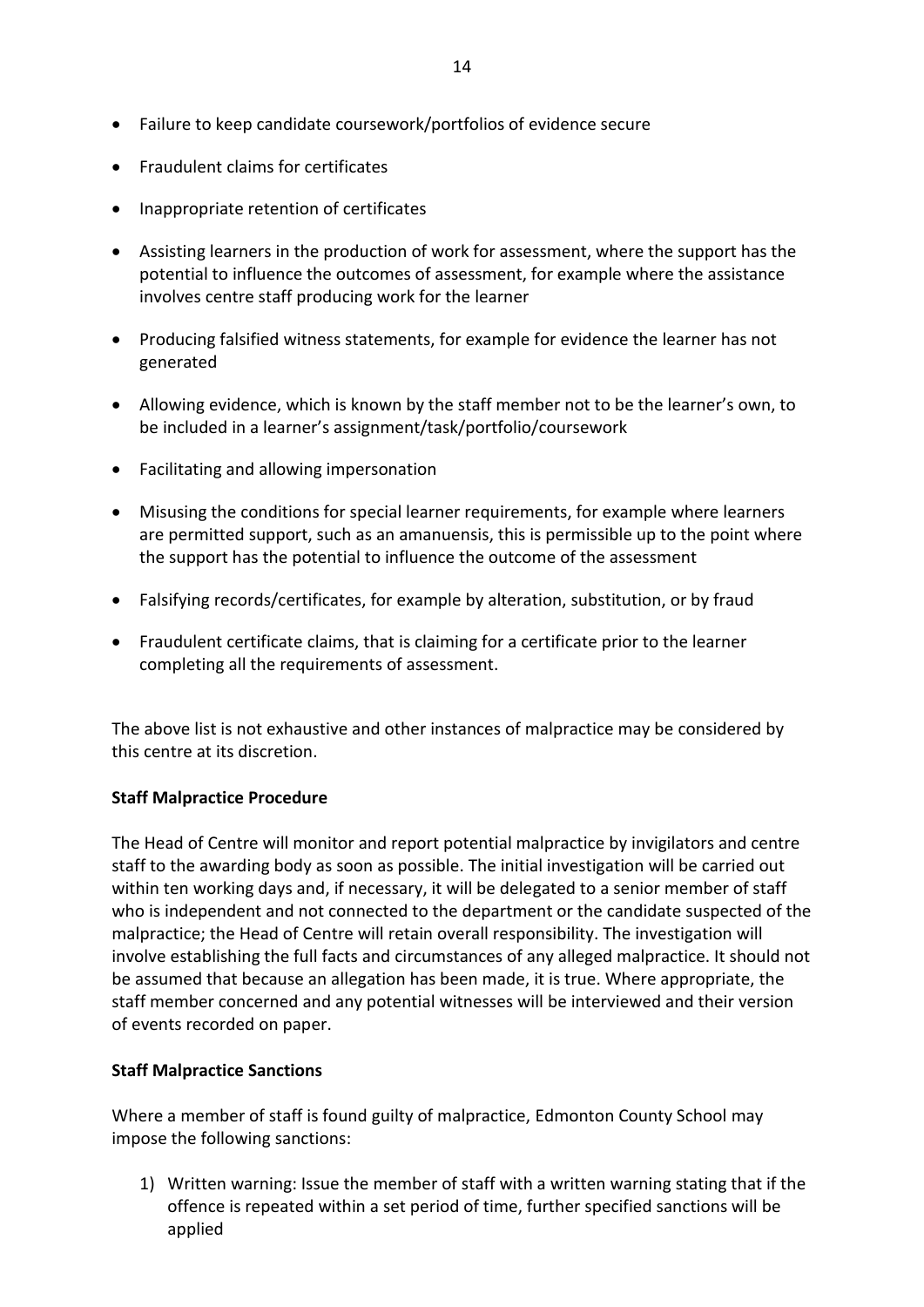- 2) Training: Require the member of staff, as a condition of future involvement in both internal and external assessments to undertake specific training or mentoring, within a particular period of time, including a review process at the end of the training
- 3) Special conditions: Impose special conditions on the future involvement in assessments by the member of staff
- 4) Suspension: Bar the member of staff in all involvement in the administration of assessments for a set period of time
- 5) Dismissal: Should the degree of malpractice be deemed gross professional misconduct, the member of staff could face dismissal from his/her post

#### **Appeals**

In the event that a malpractice decision is made, which the individual feels is unfair, the individual has the right to appeal in line the school's and awarding body's Appeals Policy.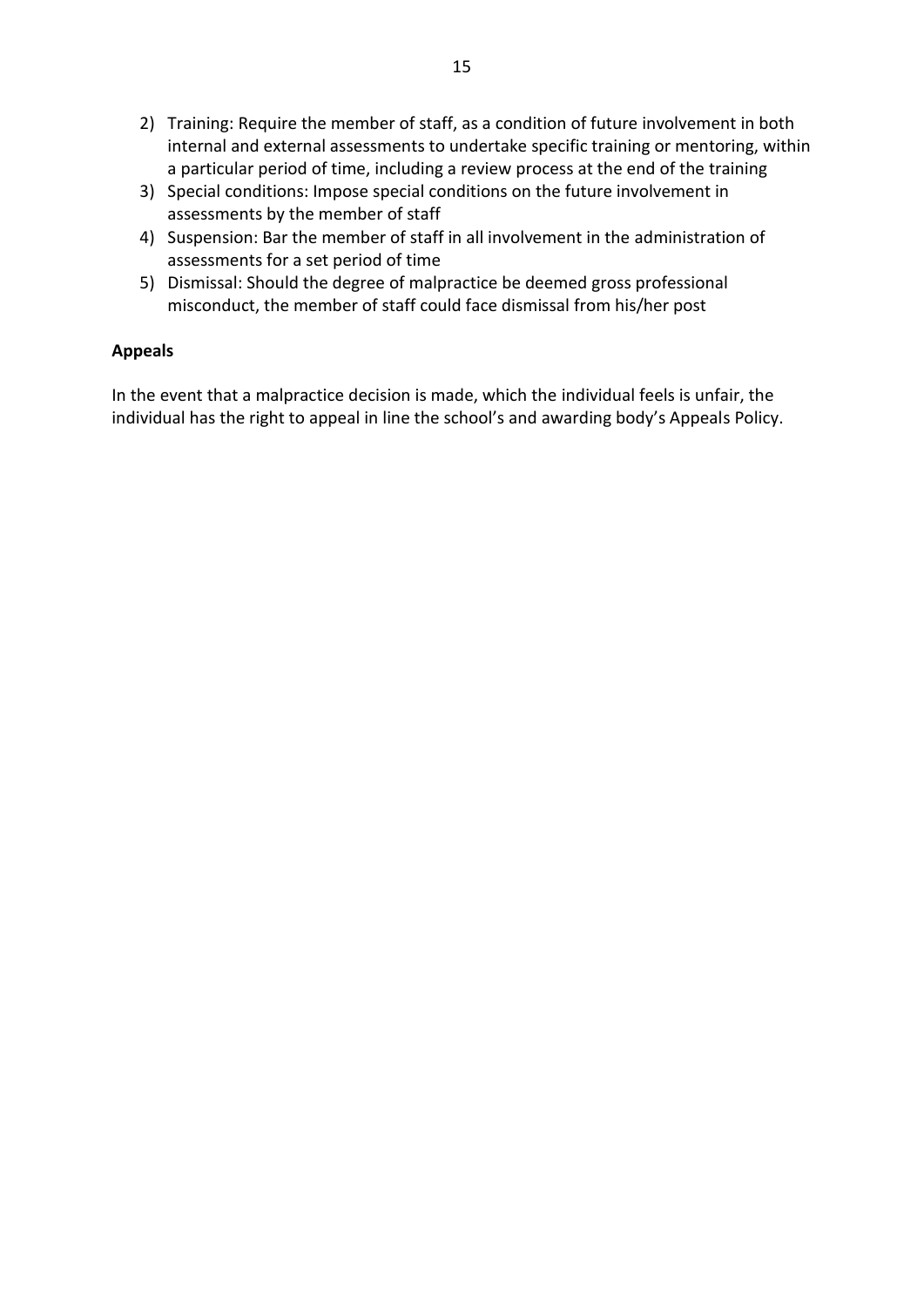# <span id="page-17-0"></span>**BTEC Plagiarism Policy**

#### **Policy statement**

Plagiarism in the School's context is defined as follows:

- Copying the work of another student
- Collaborating with another student on a piece of work, such as coursework, where collaboration is unauthorised
- Copying from a source without attributing the work to the author of that source
- Downloading information directly from the internet and passing it off as one's own

The School will not accept for assessment, any work where there is evidence of plagiarism.

Plagiarised work submitted for assessment, where that assessment does not form part of an examination qualification, will be returned to the student and the student will be required to complete an original piece of work and/or cite references depending on the nature of the plagiarism.

Cases of plagiarised work submitted for assessment, where that assessment does form part of an examination qualification, will be dealt with according to the relevant examination board's regulations.

A student caught copying the work of another student in a public examination or communicating with another student in a public examination will be dealt with according to the relevant examination board's regulations.

It is the School's professional duty to report to the relevant awarding body any evidence of plagiarism in a public examination or in work to be submitted for assessment, where that assessment forms part of an examination qualification.

#### **Communication of School policy to students and parents**

**Students** 

At the start of a course leading to a public examination qualification the teacher will explain to students the following:

- School's plagiarism policy
- Consequences of submitting plagiarised work for assessment, where that assessment forms part of a public examination qualification
- The teacher will remind students of the policy at appropriate times during the course and will give students guidance, as and where appropriate, on citing references to authors.

Parents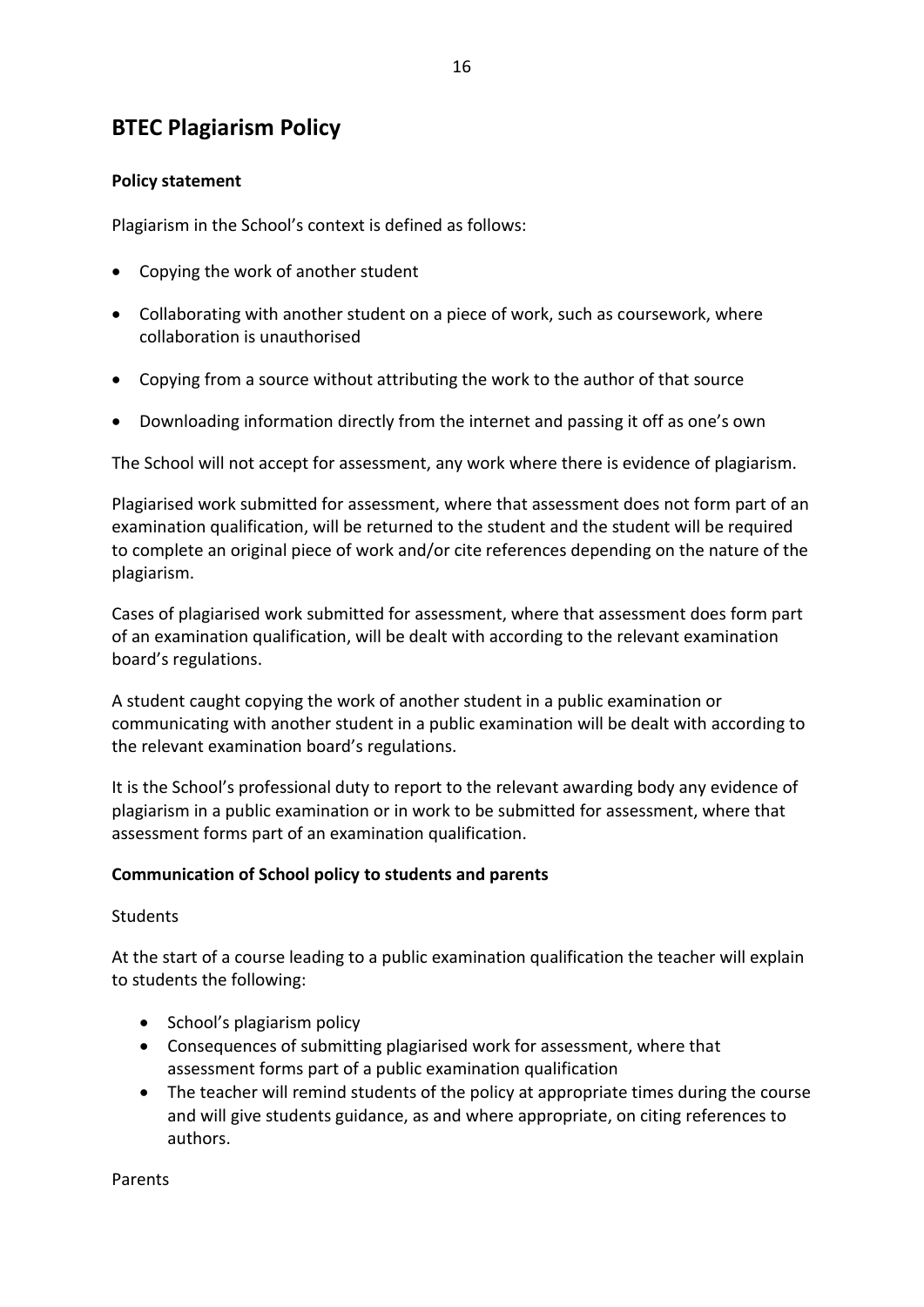The School's policy appears on the School website and will be regularly communicated to parents via other means.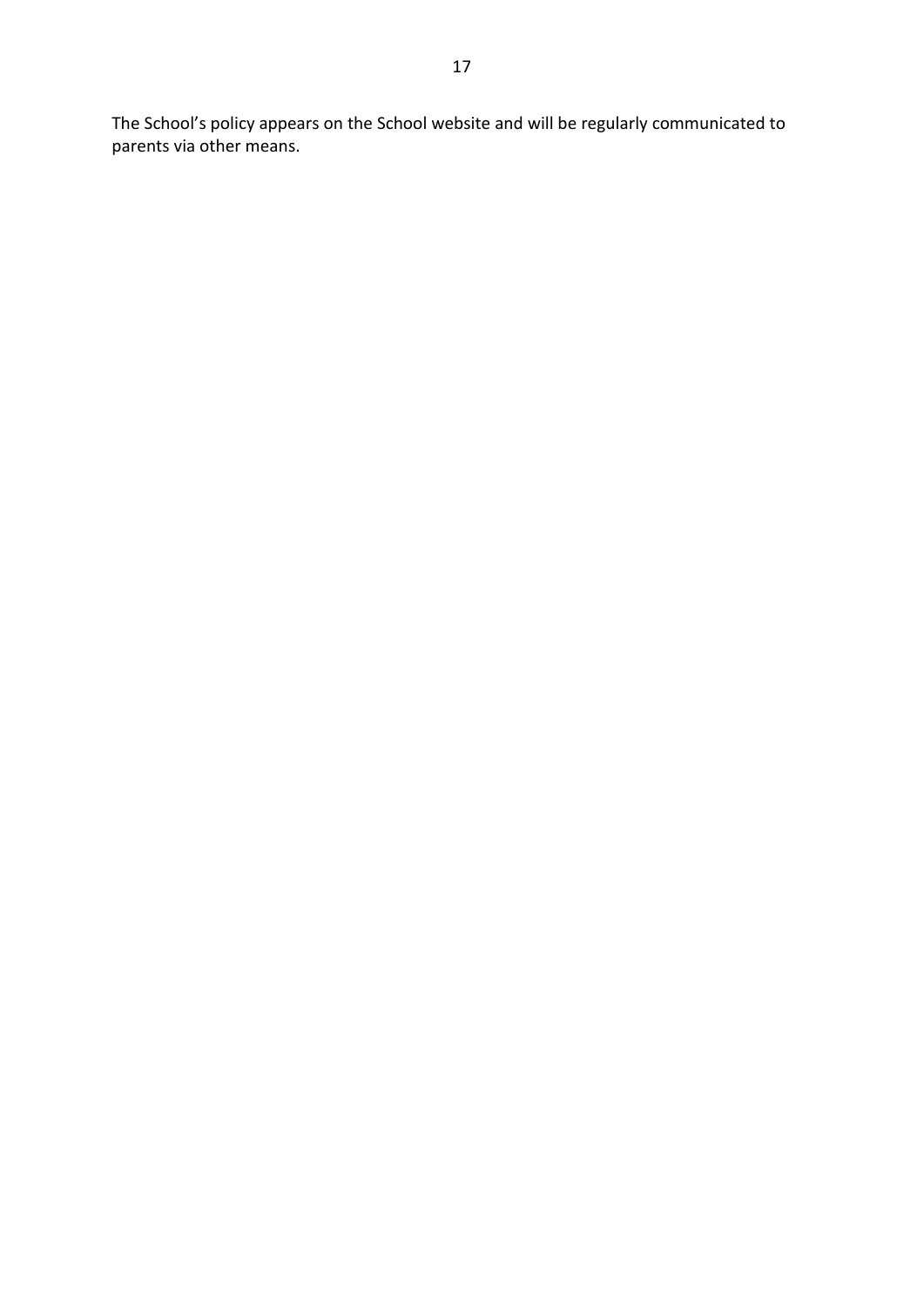# <span id="page-19-0"></span>**Reasonable Adjustment and Special Considerations Policy**

#### **Definition of reasonable adjustments:**

A reasonable adjustment is any action that helps to reduce the effect of a disability or difficulty that places the learner at a substantial disadvantage in the assessment situation. It is made to an assessment for a qualification to enable a disadvantaged learner to demonstrate his or her knowledge, skills and understanding of the levels of attainment required by the specification for that qualification.

Reasonable adjustments must not affect the integrity of what needs to be assessed, but may involve:

- changing usual assessment arrangements, for example allowing a learner extra time to complete the assessment activity
- adapting assessment materials, such as providing materials in Braille
- providing assistance during assessment, such as a sign language interpreter or a reader
- re-organising the assessment room, such as removing visual stimuli for an autistic learner
- changing the assessment method, for example from a written assessment to a spoken assessment
- using assistive technology, such as screen reading or voice activated software
- providing the mechanism to have different colour backgrounds to screens for onscreen assessments or asking for permission for copying to different coloured paper for paper-based assessments
- providing and allowing different coloured transparencies with which to view assessment papers

Reasonable adjustments are approved or set in place before the assessment activity takes place; they constitute an arrangement to give the learner access to the programme. The use of a reasonable adjustment will not be taken into consideration during the assessment of a learner's work.

Edmonton County School is only required by law to do what is 'reasonable' in terms of giving access. What is reasonable will depend on the individual circumstances, cost implications and the practicality and effectiveness of the adjustment. Other factors, such as the need to maintain competence standards and health and safety, will also be taken into consideration.

#### **Definition of special considerations:**

Special consideration can be applied after an assessment if there was a reason the learner may have been disadvantaged during the assessment.

For example, special consideration could apply to a learner who has temporarily experienced:

- an illness or injury
- some other event outside of their control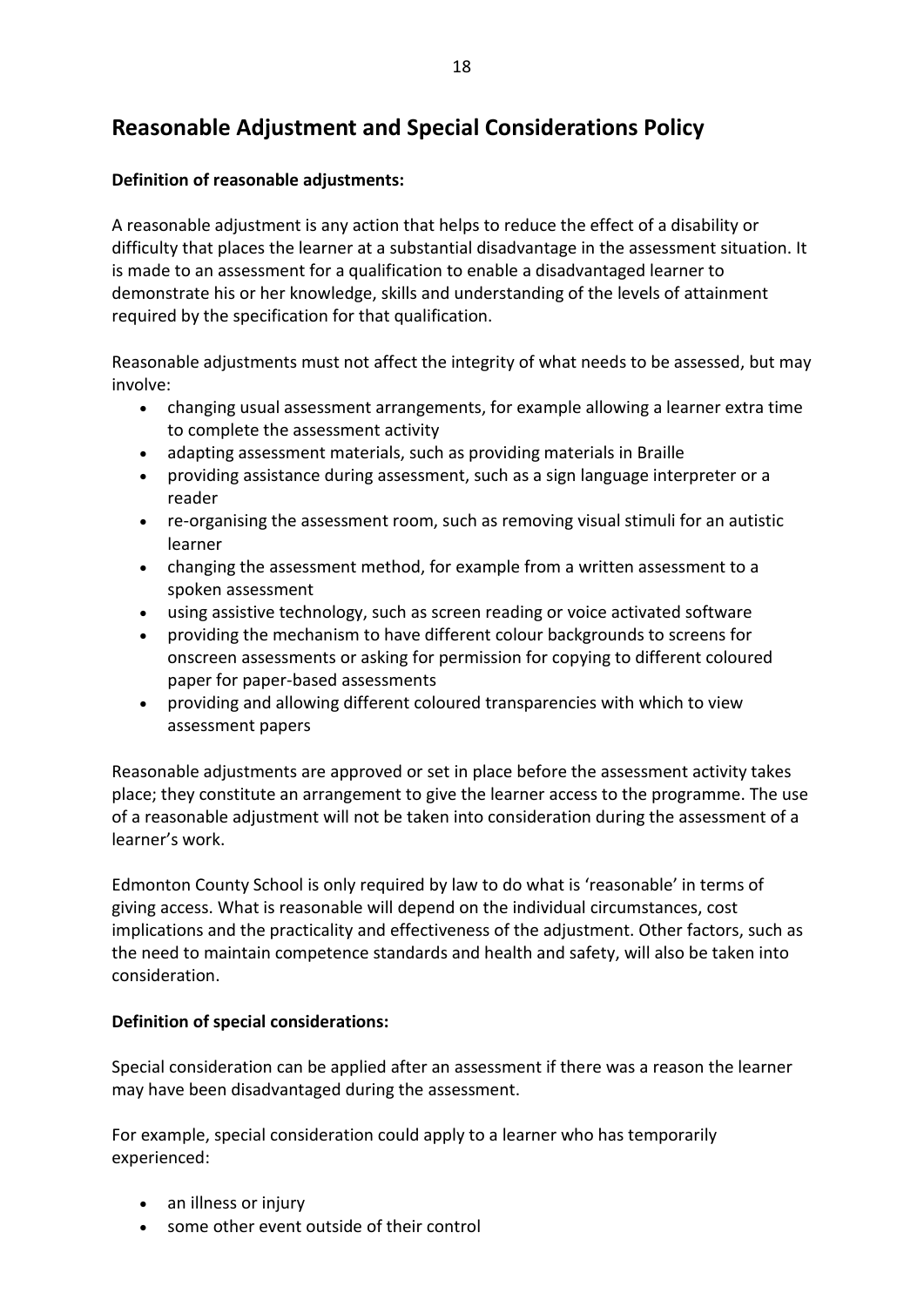And which has had, or is likely to have had, a material effect on that learner's ability to take an assessment or demonstrate his or her level of attainment in an assessment.

Special consideration should not give the learner an unfair advantage, nor should its use cause the user of the certificate to be misled regarding a learner's achievements. The learner's result must reflect his/her achievement in the assessment and not necessarily his/her potential ability.

Special consideration, if successful, may result in a small post-assessment adjustment to the mark of the learner. The size of the adjustment will depend on the circumstances and reflect the difficulty faced by the learner.

Centres should note that:

- where an assessment requires the learner to demonstrate practical competence or where criteria have to be met fully it may not be possible to apply special consideration.
- in some circumstances, for example for on-demand assessments, it may be more appropriate to offer the learner an opportunity to take the assessment at a later date.

#### **Principles of making reasonable adjustments**

These principles should be followed when making decisions about a learner's need for adjustments to assessment:

- should not invalidate the assessment requirements of the qualification
- should not give the learners an unfair advantage
- should reflect the learner's normal way of working
- should be based on the individual need of the learner

The School's policy appears on the School website and will be regularly communicated to parents via other means.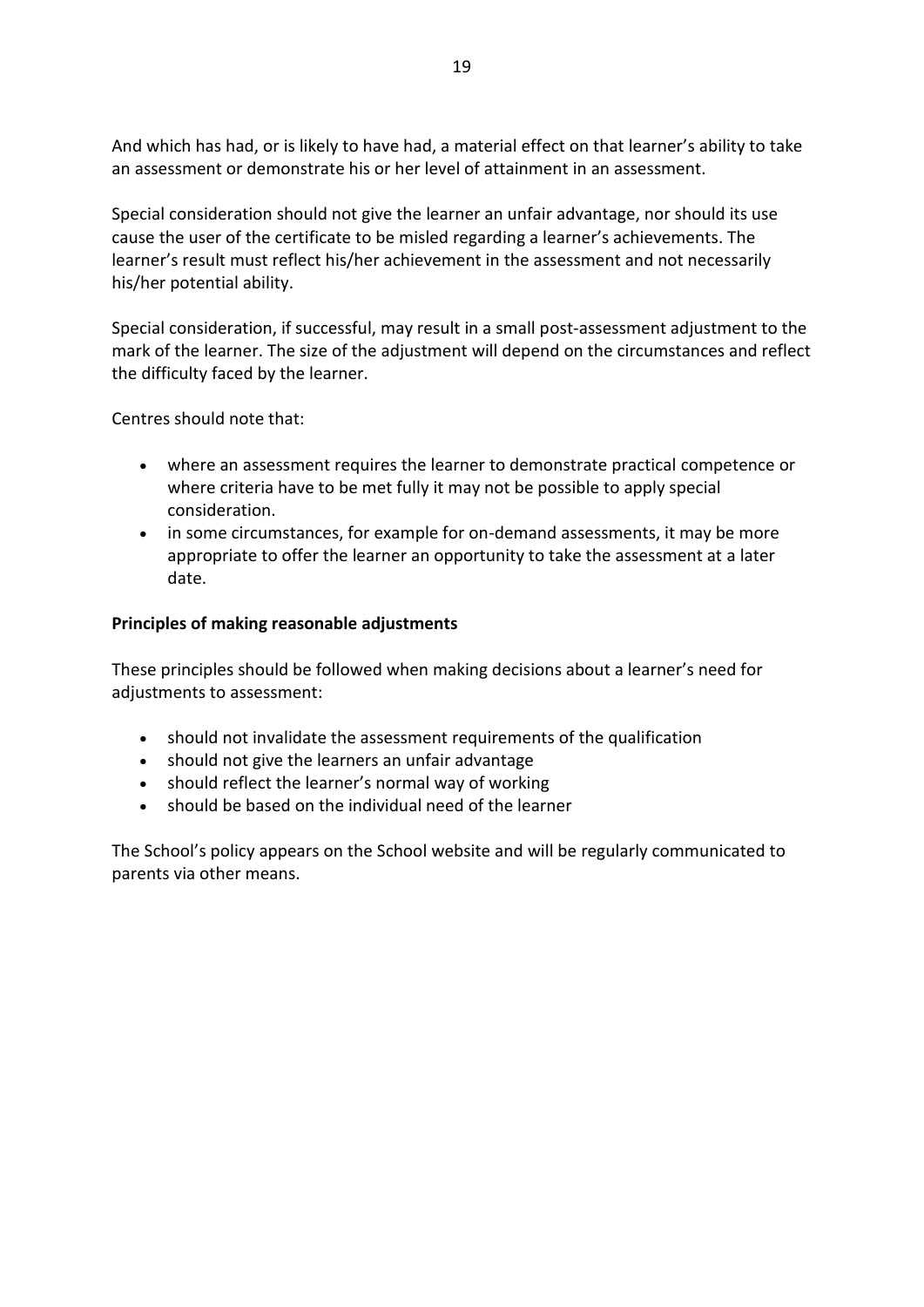# <span id="page-21-0"></span>**Recognition of prior learning policy and process**

#### **Policy statement**

#### **What is Recognition of Prior Learning (RPL)?**

- RPL is about using a learner's evidence of earlier learning and achievement towards part of a qualification. An assessor will review whether the evidence is enough to show that a learner has met the assessment requirements for a current qualification. The learner will need to show that through knowledge, understanding or skills they already have, they do not need to repeat the course or complete extra assessment activity.
- If there is evidence that the learner has previously shown the knowledge, skills or understanding required by a qualification, this may be used towards achieving that qualification. Evidence of previous learning or achievement must be:
	- o valid and current;
	- o reliable;
	- o authentic; and
	- o sufficient.
- RPL is not normally used to provide evidence against achievement for an entire qualification. This would be called an exemption, and is usually used where a learner must gain a specified qualification for a particular purpose (for example, as an entry requirement for further study, employment or registration). If Edmonton County School or our learners think that they are entitled to an exemption, we will refer to the organisation which has specified the original qualification requirement. If a particular qualification is specified as an entry requirement to a qualification offered by Pearson, Pearson will list any appropriate exemptions in their specification.

#### **Can learners use a previously achieved certificate towards a qualification?**

- Occasionally Pearson will map or give guidance to show shared content across units or qualifications (for example, First Aid Certificates). In these cases, a learner may use a previously achieved certificate as evidence without them having to repeat learning or assessment.
- If Pearson has not mapped qualifications, Edmonton County School will need to map and check that the learners' previous certificated achievement meets the current qualifications assessment criteria. It is important that Edmonton County School keeps a record of the mapping so that Pearson can confirm that it is valid.
- No extra assessment will be needed if a learner's previously achieved certificate or qualification meets the requirements of a whole unit.
- Any Pearson higher education award (carrying academic credit) which has been certificated, cannot be used as prior learning to contribute to the achievement of another Pearson higher education award of an equivalent level. As such, any part of a Level 5 Higher National Diploma that has been certificated cannot be used towards the achievement of an additional level 5 Higher National Diploma.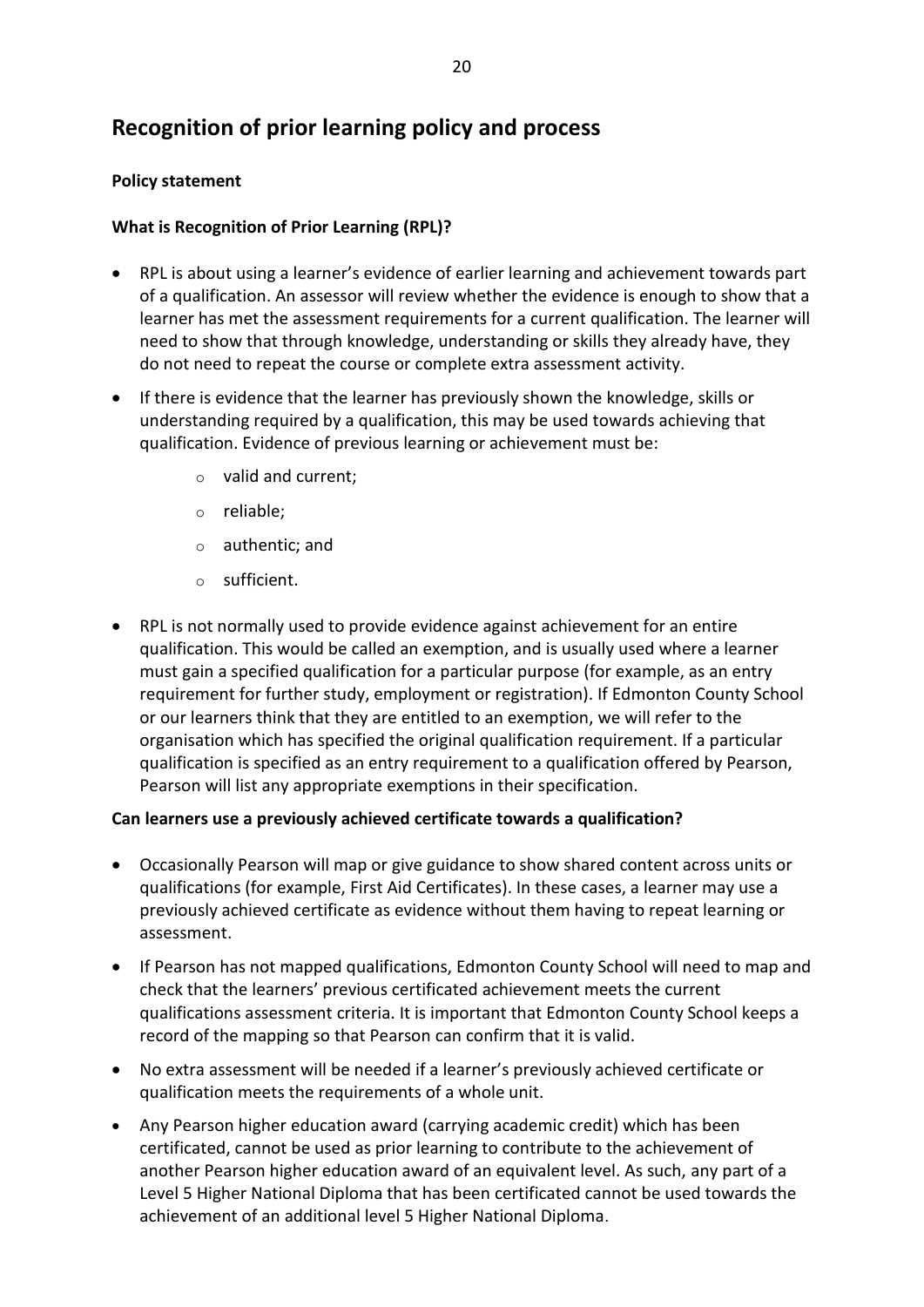#### **An example of the RPL process**

#### **Centre preparation**

 Check that Edmonton County School has staff with expertise to support and assure the RPL process

#### **Stage 1: Awareness, information and guidance**

- Before enrolling the learner, discuss with them the option of using RPL to claim units for some of their past learning or experience. If the learner is interested in this, Edmonton County School should explain to them:
	- a. The process of claiming a unit using RPL.
	- b. The support and guidance that is available.
	- c. How long the process will take, how to appeal and any costs included.
- Edmonton County School should check that the evidence provided by the learner for RPL has been achieved before the start of their course of study.

#### **Stage 2: Pre assessment, gathering evidence and giving information**

- Register our learner as soon as they officially start to gather evidence.
- To help the learner in gathering evidence Edmonton County School could create an assessment plan or tracking document.
- The evidence gathered needs to meet the standards of the unit, or part of a unit, that the evidence is being used for. Evidence from a learner's past experience could include:
	- a. Home or family life
	- b. Non certificated education or learning
	- c. Paid work
	- d. Community or voluntary work.

#### **Stage 3: Assessing and documenting evidence**

#### **Assessing**

- Tell Edmonton County School's Standards Verifier/External Examiner, before any monitoring activity starts, if Edmonton County School has applied RPL for any particular units or learners. Edmonton County School's Standards Verifier/External Examiner may include these in their sample.
- A learner's past achievement that would show evidence of up-to-date knowledge, understanding and skills varies between industries. It depends on the range of their experience, technological changes and the nature of the outcome claimed. The assessor may ask questions or ask a learner to show them skills, to check that their understanding and skills are current.
- The assessment strategy, where stated, for each qualification must also be followed.
- Assessment as part of RPL is a structured process for gathering and reviewing evidence and making judgements about a learners past learning and experience in relation to unit standards. The assessor may look at:
	- a. Work experience records, validated by managers.
	- b. Past portfolios of evidence or essays made by the learner.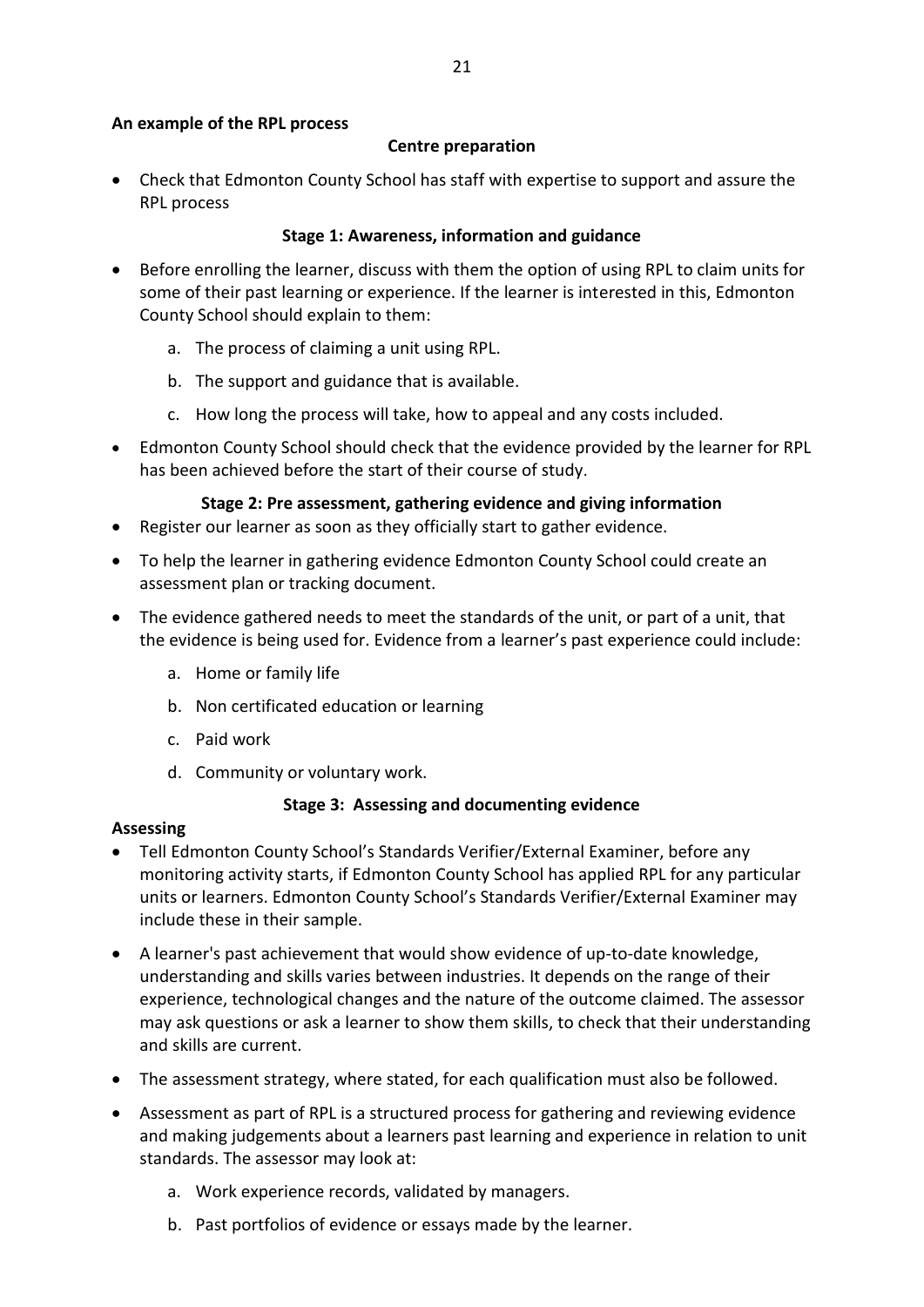- d. Expert witness testimonies.
- e. Professional discussions.
- f. New assignment briefs or tasks that have been created to fill any gaps in the learner's work.
- Standards Verifiers or External Examiners are not required to give feedback on an assignment brief or task if you choose to set one.
- Evaluate all the evidence using the learning outcomes and assessment criteria from the qualification or unit being claimed. In assessing a unit using RPL the assessor must be satisfied that the evidence from the learner meets the standard for all of the learning outcomes and assessment criteria.
- If Pearson have published assessment or grading criteria, Edmonton County School should review the evidence against all of the criteria.
- If Edmonton County School finds gaps in the learners work through RPL, then Edmonton County School will need to use more assessment methods to create enough evidence to be able to able award the learning outcome for the whole unit.

#### **Documenting evidence**

- Keep records of assessment against prior learning and make sure these are available for verification.
- Evidence collected through the RPL process needs to be assessed and verified through the same quality assurance procedures that Edmonton County School uses for any other internal assessment methods.

# **Stage 4: Outcomes of the RPL process**

- Once Edmonton County School's checked a learner's evidence and made an assessment decision, it is important that feedback is given to the learner including the assessment decision and what options are available to the learner if Edmonton County School has decided not to award the unit or qualification.
- Edmonton County School should check that the learner understands how they can appeal if they do not agree with the assessment decision.
- If the learner wants to make a complaint they can do so using our Complaints and Appeals Policy.
- If the learner can show that they have met all the learning outcomes and assessment criteria using RPL they will be able to claim for the unit or qualification.
- If Pearson identify that all unit requirements have not been met, Pearson will:
	- a. ask Edmonton County School to provide more evidence, or
	- b. ask the learner to complete the standard assessment requirements if they want to achieve the qualification.

# **Stage 5: Claiming certificates**

 Edmonton County School can claim certificates once the quality assurance processes have been successfully completed using the standard procedures.